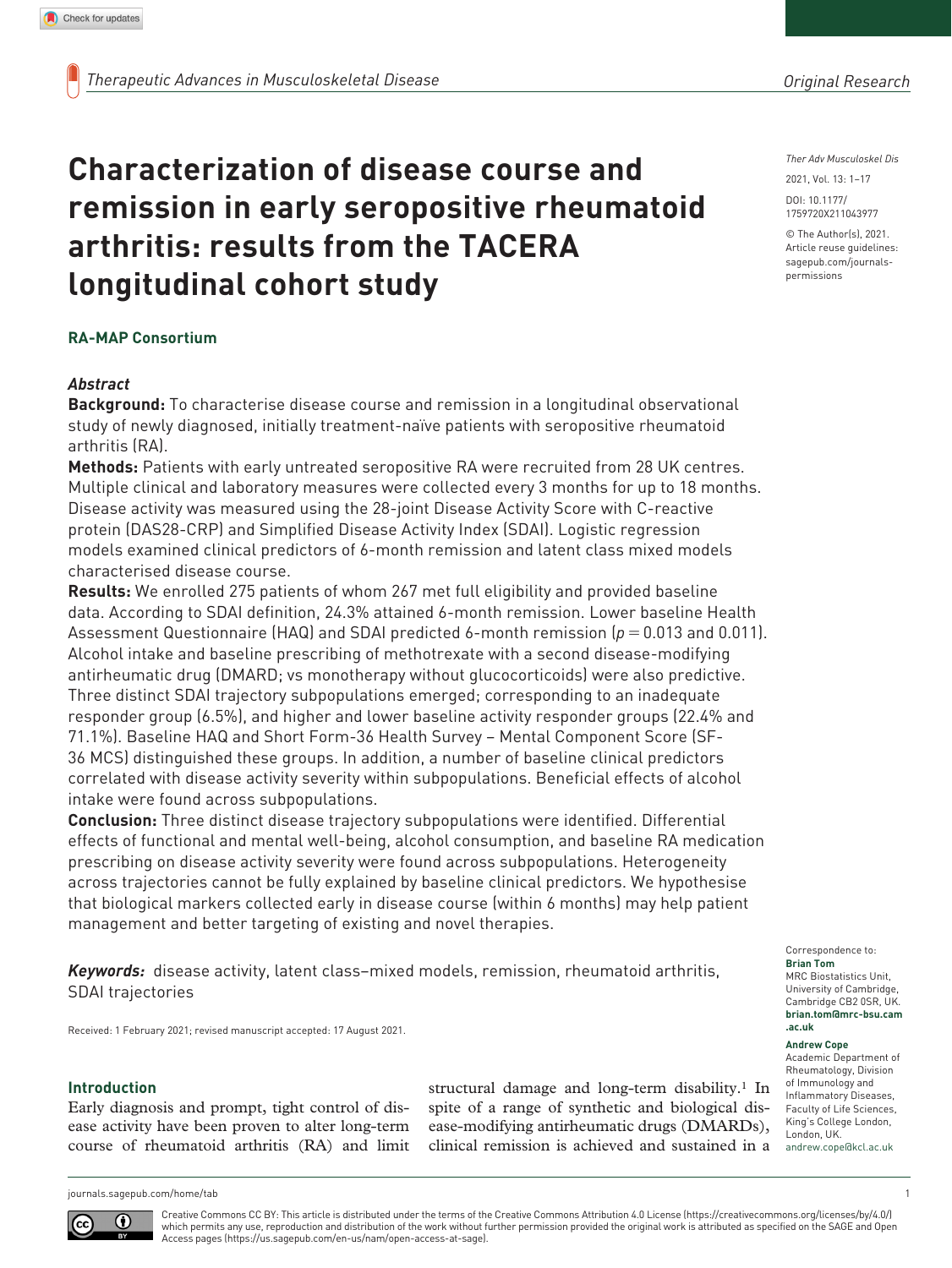minority, and drug-free remission remains rare.<sup>2</sup> This may be due to many factors. For example, there are no validated instruments for reliably predicting prognosis. Nor is it possible to confidently predict which patients will respond more favourably to one particular drug or drug combination over another. Furthermore, our understanding of low disease activity states is limited.<sup>3,4</sup> The ability to employ the most appropriate 'treatto-target strategy' to the right set of early RA patients would be a major advance. Recent evidence suggests that for early RA patients following a treat-to-target strategy, distinct trajectories of disease activity over the first year exist.<sup>5</sup> Moreover, evidence from long-term observational cohorts has suggested that distinct trajectories linked to prognosis exist; which may point to distinct immunopathogenic subsets.<sup>6</sup> Even anticitrullinated protein antibody (ACPA)-positive disease is heterogeneous in outcomes (e.g. radiological progression), further adding to arguments favouring a stratified medicine approach.7,8

To facilitate the goals of the RA MRC/ABPI  $(RA-MAP)$  Consortium,<sup>9</sup> a cohort of newly diagnosed seropositive RA patients – the 'Towards A CurE for RA' (TACERA) cohort – was established and followed frequently and deeply phenotyped. The aim of this study was two-fold. First, we aimed to determine if baseline clinical factors and RA-prescribed medications are associated with 6-month remission in seropositive early RA. The 6-month time point was chosen to evaluate the primary outcome of remission as this corresponds to when therapy escalation would generally be considered following NICE guidelines. However, an analysis at a single time point neither reflects longitudinal disease activity patterns nor what factors predict, for example, sustained remission, fluctuating disease activity course, or gradual *versus* rapid response. Therefore second, we aimed to (1) determine whether different types of disease activity trajectory subpopulations exist within this inception cohort; (2) identify factors associated with longitudinal disease activity; and (3) determine whether differences in trajectory types (if they exist) associate with disease outcomes, baseline RA-prescribed medication, smoking status, and alcohol consumption. Identification of factors associated with disease activity and characterization of subgroups may improve patients' treatment and management and identify the most suitable patients for recruitment into trials.

# **Methods**

# *Patients*

We recruited newly diagnosed patients  $\geq 18$  years of age with symptom duration <12 months who fulfilled either the 1987 American College of Rheumatology (ACR) or 2010 European League Against Rheumatism (EULAR)/ACR classification criteria for RA.10,11 Patients were required to be ACPA and/or rheumatoid factor (RF) positive and naïve to DMARDs or glucocorticoid therapy. In addition, for patients recruited, there needed to be a clear intention by the supervising rheumatologist to commence therapy with DMARDs. Patients were excluded if they had significant comorbidities or if pregnant or wishing to conceive. Participation in trials impacting on patient's treatment, immune status, or disease activity during the study period was not permitted. Ethical approval was authorised by the National Research Ethics Service London Central Committee (Reference number: 12/LO/0469). Informed, written consent was obtained.

# *Study design*

Subjects were recruited from 28 UK centres. Study sample size was determined as described in the Supplementary Material. Following enrolment, subjects received treatment using conventional synthetic DMARDs (csD-MARDs), with therapy adjustments made at the supervising rheumatologist's discretion according to the National Institute for Health and Clinical Excellence (NICE) guidelines for RA management in adults.12 Patients were followed for a period of 18, 12, or 6 months, dependent on time of enrolment (i.e. pre 01/07/14, 01/07/14-31/12/14 and post 31/12/14), and seen quarterly for scheduled assessments. Clinical, laboratory, lifestyle, medication, patient-reported outcome measures (PROMs), extra-articular RA features, adverse events, and biological samples were collected at visits. In addition, radiographs of the hands and feet were performed at baseline and 12 months or baseline and 6 months for subjects entering within the third enrolment period.

# *Biological treatment*

Subjects with inadequate clinical responses to csDMARDs and persistent high disease activity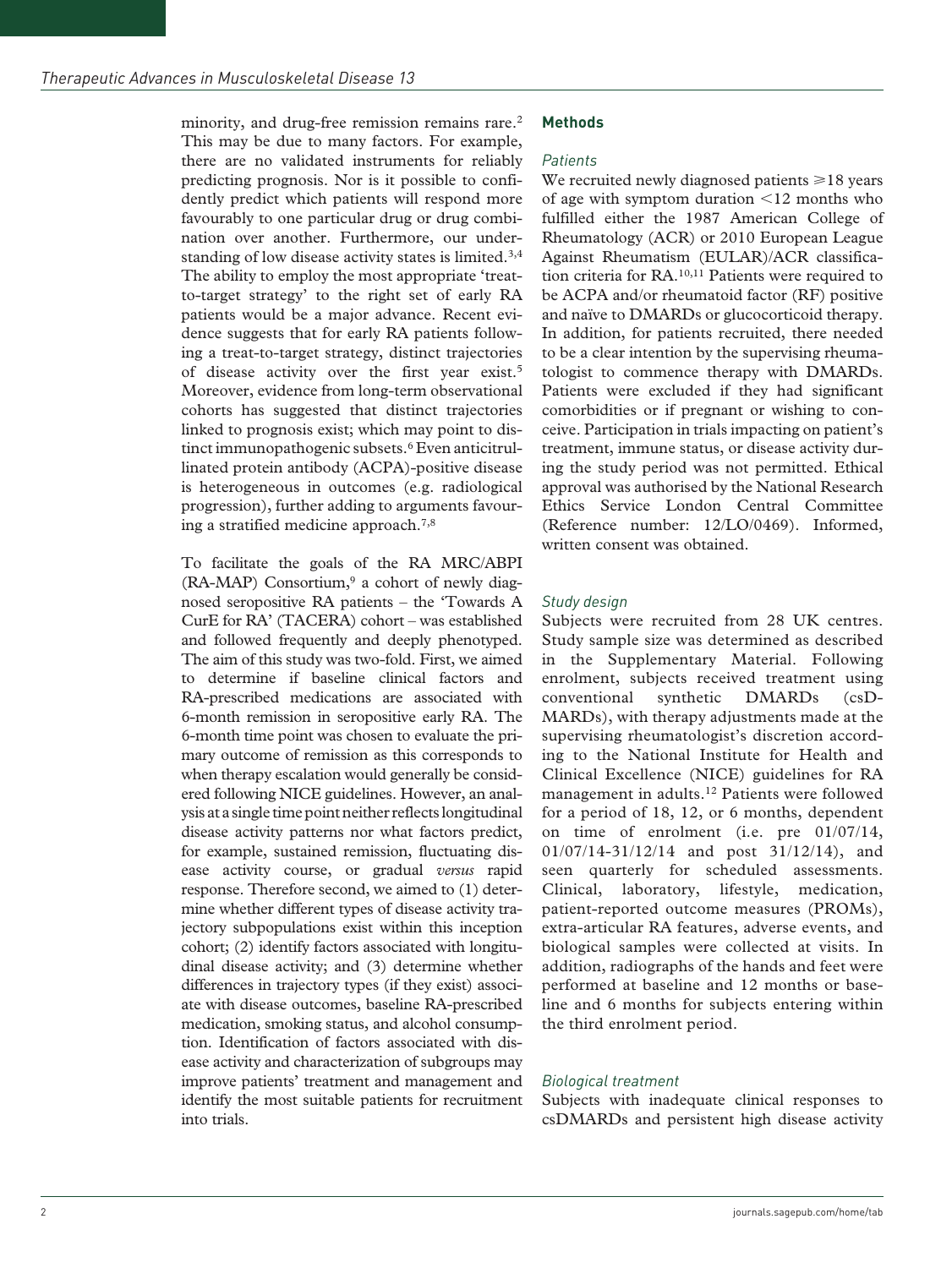$(DAS28 > 5.1)$  at 6 months could receive biological DMARDs (bDMARDs), according to NICE guidelines.

# *Outcome measures*

The co-primary outcomes were disease remission at 6 months and repeated disease activity over time. Disease activity was measured using both composite 28-joint Disease Activity Score with C-reactive protein, DAS28-CRP (4-component), and Simplified Disease Activity Index (SDAI) scores.<sup>13-16</sup> Disease remission was defined using both DAS28-CRP remission criterion (DAS28-  $CRP < 2.6$ ) and the more stringent SDAI criterion (SDAI  $\leq$  3.3).

Secondary outcome measures included the ACR/ EULAR Boolean definition of remission,<sup>17</sup> 28-joint Disease Activity Score with erythrocyte sedimentation rate (DAS28-ESR), annualised rate of radiographic damage progression as measured by modified Larsen's score,<sup>18-20</sup> functional disability as measured by the Health Assessment Questionnaire  $(HAQ),<sup>21</sup>$  and quality of life using both the Medical Outcomes Study Short Form-36 Health Survey (SF-36) and EuroQoL five dimensions questionnaire (EQ-5D).<sup>22-24</sup>

# *Statistical methods*

Baseline and 6-month information were summarised using the mean, with accompanying standard deviation (SD) for continuous variables, while binary or categorical variables were summarised using frequency and percentage.

To identify baseline predictors of 6-month clinical remission, a two-stage approach was adopted. In the first stage, variables, previously identified from the RA literature<sup>25-30</sup> as potential predictors of remission, were univariately screened (using univariate logistic regression models with a conservative screen positive *p* value threshold of  $p < 0.2$ ). Those screened positive in the first stage were taken forward to the second stage and included in multivariate logistic regression models that additionally included baseline prescribing of (or baseline intention to prescribe and then administered within 3 months) RA medication. Considered predictors in the first-stage comprised age, sex, ethnicity, body mass index (and obesity), symptom duration, smoking status, baseline disease activity, HAQ, SF-36 Mental Component Score (SF-36

MCS), alcohol consumption, serology (RF and ACPA), smoking, and erosion.

Latent class mixed models (LCMMs) were used to cluster disease activity trajectories that may identify clinically important subpopulations and characterise disease activity longitudinally. Within each latent class, fixed and random patient-level intercepts and piecewise linear time effects (at 5 months) were considered for the linear mixed-model part along with potential predictors informed from the earlier analyses on clinical remission. No covariates were included in the class-membership model part. LCMMs are likelihood-based methods, which are valid using only observed data, under a missing-atrandom assumption. Associations of latent trajectory classes with outcomes, baseline RA medication prescribing, alcohol and smoking status were assessed either using analysis of variance or Fisher's exact test. For the purpose of these association tests and more generally, patients were hard assigned to a particular latent trajectory class based on a posterior classification of class membership through the selection of the patient's class with the highest estimated posterior class-membership probability. The best choice of the number of latent classes (3 classes vs 4 classes) was made using Bayesian Information Criterion (BIC) and relative entropy.

Statistical analyses were performed using the base library glm function for logistic regression and the hlme function in the lcmm package in the *R* statistical software.<sup>31</sup> Two patients, not prescribed RA medications within the first 3 months, were excluded from the regression analyses.

The reporting of this study conforms to the Strobe statement.<sup>32</sup>

# **Results**

# *Patient characteristics*

Two hundred and seventy-five patients were recruited of whom 270 fulfilled all eligibility criteria. Two eligible patients withdrew at baseline without providing any clinical information. A further patient who withdrew at baseline had some clinical information but insufficient to calculate disease activity scores. Table 1 summarises the baseline characteristics of the remaining 267 patients. Briefly, the mean age at entry was  $53.1$  (SD of 15.2);  $72\%$  were female, 72.7% white, 31.8% healthy weight and the mean Charlson's Comorbidity Index (CCI), 33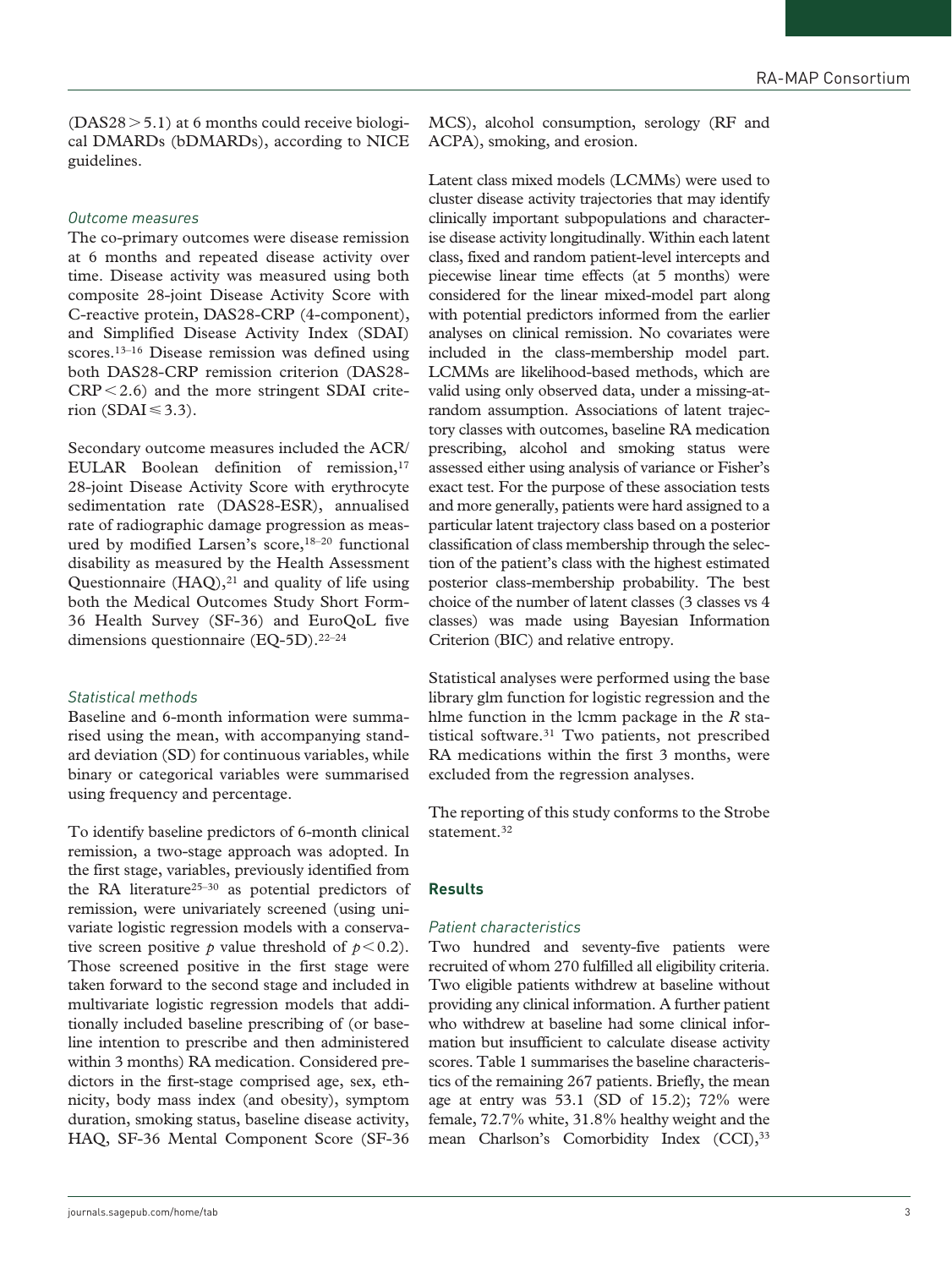**Table 1.** Baseline characteristics of patients in the TACERA study.

| <b>Characteristics</b>         | <b>Baseline</b><br>$(n = 267)$ | <b>Missing</b><br>data<br>frequency |
|--------------------------------|--------------------------------|-------------------------------------|
| Age, years                     | 53.1 (15.2)                    | 0                                   |
| Female                         | 192 (71.9%)                    | 0                                   |
| White ethnicity                | 194 (72.7%)                    | 0                                   |
| <b>BMI</b>                     |                                | 0                                   |
| Female                         | 27.53 (6.47)                   |                                     |
| Male                           | 27.43 (4.97)                   |                                     |
| Overall                        | 27.50 (6.08)                   |                                     |
| <b>BMI</b> status              |                                | 0                                   |
| Underweight: <18.5             | $9(3.4\%)$                     |                                     |
| Healthy weight: (18.5,25)      | 85 (31.8%)                     |                                     |
| Overweight: (25,30)            | 95 (35.6%)                     |                                     |
| Obese: $\geqslant$ 30          | 78 (29.2%)                     |                                     |
| Smoking                        |                                | 0                                   |
| Never smoked                   | 95 (35.6%)                     |                                     |
| Previous smoker                | 104 (39.0%)                    |                                     |
| Current smoker                 | 68 (25.4%)                     |                                     |
| Alcohol consumption            |                                | 1                                   |
| None                           | 86 (32.3%)                     |                                     |
| 1-5 units per week             | 115 (43.2%)                    |                                     |
| 6-10 units per week            | 25 (9.4%)                      |                                     |
| 11-15 units per week           | $11(4.1\%)$                    |                                     |
| 16-20 units per week           | 15 (5.7%)                      |                                     |
| More than 20 units per<br>week | 14 (5.3%)                      |                                     |
| Alcohol frequency              |                                | 0                                   |
| Not drinking                   | 86 (32.2%)                     |                                     |
| 1-2 days a year                | 28 (10.5%)                     |                                     |
| 1-2 days a month               | 48 (18.0%)                     |                                     |
| 1-2 days a week                | 58 (21.7%)                     |                                     |
| 3-4 days a week                | 28 (10.5%)                     |                                     |
| 5 days or more a week          | 19 (7.1%)                      |                                     |
|                                |                                |                                     |

|  | Table 1. (continued) |
|--|----------------------|
|--|----------------------|

|      | <b>Characteristics</b>                               | <b>Baseline</b><br>$(n = 267)$ | <b>Missing</b><br>data<br>frequency |
|------|------------------------------------------------------|--------------------------------|-------------------------------------|
|      | RF positive                                          | 247 (92.5%)                    | 0                                   |
|      | <b>ACPA</b> positive                                 | 230 (86.1%)                    | 0                                   |
|      | Disease duration (years)                             | 0.43(0.23)                     | 0                                   |
|      | X-ray Larsen's Score<br>(hands and feet)             | 6.70 [8.76]                    | 6                                   |
|      | Charlton's Comorbidity<br>Index (original)           | 0.44 (0.84)                    | 0                                   |
|      | Charlton's Comorbidity<br>Index (2008) <sup>34</sup> | 0.81(1.10)                     | 0                                   |
| SDAI |                                                      | 28.80 (14.29)                  | 3                                   |
|      | DAS28-CRP                                            | 4.85 (1.22)                    | $\overline{2}$                      |
|      | Prescribed medication                                |                                | 0                                   |
|      | Methotrexate (MTX)                                   | 202 (75.7%)                    |                                     |
|      | Hydroxychloroquine                                   | 141 (52.8%)                    |                                     |
|      | Leflunomide                                          | $0(0.0\%)$                     |                                     |
|      | Sulfasalazine                                        | 18 (6.7%)                      |                                     |
|      | Oral glucocorticoids                                 | $17(6.4\%)$                    |                                     |
|      | Parenteral<br>glucocorticoids                        | 126 (47.2%)                    |                                     |
|      | No RA medication                                     | $2(0.7\%)$                     |                                     |
|      | Medication combinations<br>prescribed                |                                | 0                                   |
|      | No RA medication                                     | 2(0.7%                         |                                     |
|      | MTX only                                             | 51 (19.1%)                     |                                     |
|      | Other DMARDs only                                    | 20 (7.5%)                      |                                     |
|      | Oral glucocorticoids only                            | $2(0.7\%)$                     |                                     |
|      | Parenteral<br>glucocorticoids only                   | 15 (5.6%)                      |                                     |
|      | <b>MTX and other DMARDs</b>                          | 53 (19.9%)                     |                                     |
|      | MTX and oral<br>glucocorticoids                      | $6(2.2\%)$                     |                                     |
|      | MTX and parenteral<br>glucocorticoids                | 33 (12.4%)                     |                                     |
|      | Other DMARDs and oral<br>glucocorticoids             | 2(0.7%                         |                                     |
|      | Other DMARDs<br>and parenteral<br>glucocorticoids    | 23 (8.6%)                      |                                     |

*(continued) (continued)*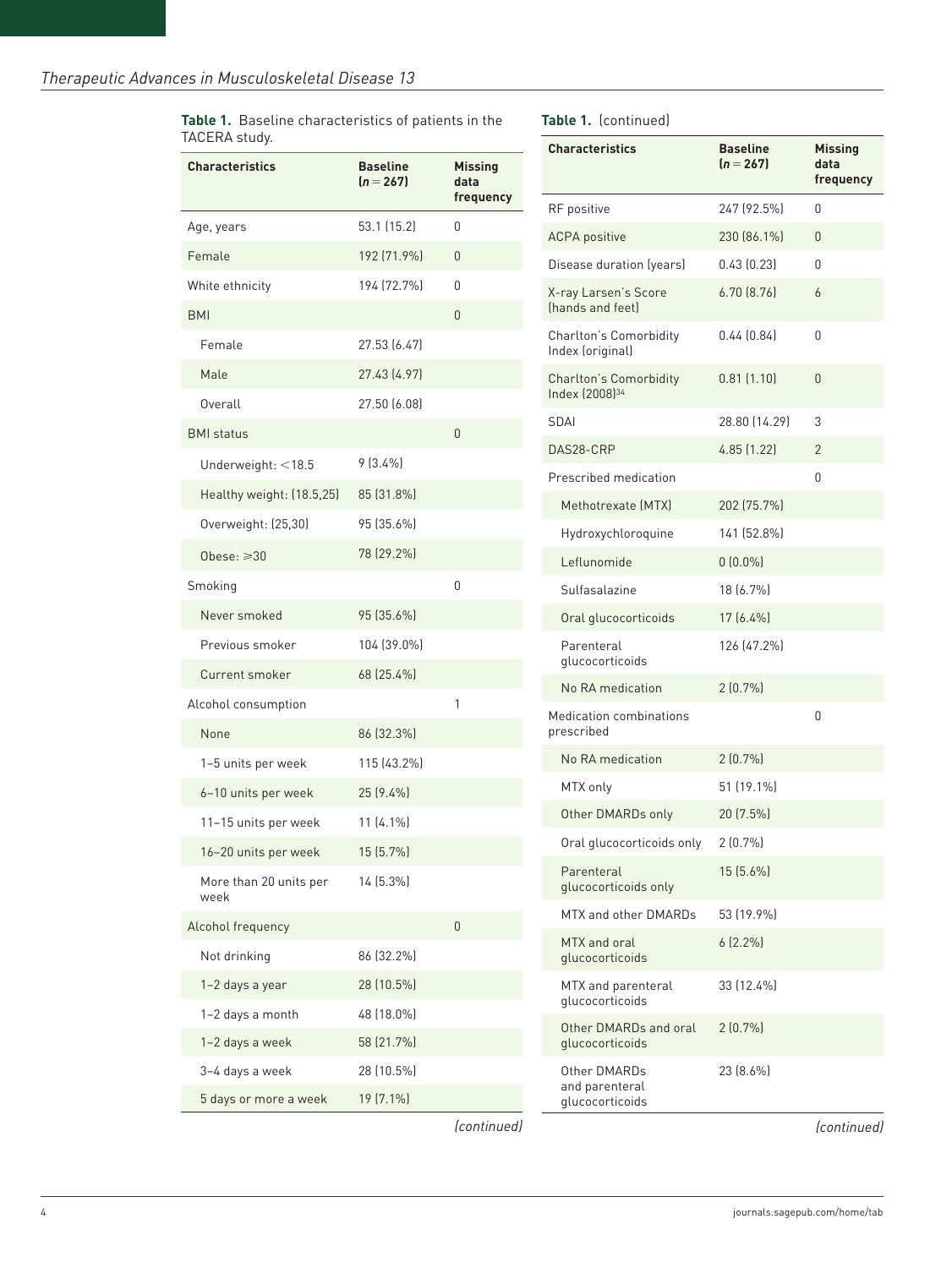| <b>Characteristics</b>                                  | <b>Baseline</b><br>$(n = 267)$ | <b>Missing</b><br>data<br>frequency |
|---------------------------------------------------------|--------------------------------|-------------------------------------|
| Oral and parenteral<br>glucocorticoids                  | $1(0.4\%)$                     |                                     |
| MTX, other DMARDs<br>and oral glucocorticoids           | 5(1.9%                         |                                     |
| MTX, other DMARDs<br>and parenteral<br>glucocorticoids  | 53 (19.9%)                     |                                     |
| MTX, oral and parenteral<br>glucocorticoids             | $1 [0.4\%]$                    |                                     |
| Medication pyramid                                      |                                | U                                   |
| No RA medication                                        | 2(0.7%                         |                                     |
| MTX only                                                | 51 (19.1%)                     |                                     |
| Other DMARDs without<br>glucocorticoids                 | 73 (27.4%)                     |                                     |
| Glucocorticoids with/<br>without other RA<br>medication | 141 [52.8%]                    |                                     |

ACPA, anticitrullinated protein antibody; BMI, body mass index; DAS28-CRP, 28-joint Disease Activity Score with C-reactive protein; MTX, methotrexate; RA, rheumatoid arthritis; RF, rheumatoid factor; SDAI, Simplified Disease Activity Index; TACERA, Towards A CurE for RA. Values are number (percentage) or mean (standard deviation).

modified to exclude rheumatic disease as this applied to all subjects, was 0.44 (SD of 0.84), conforming to the intention of not recruiting patients with significant comorbidities.

Of the 267 patients, 130 (48.7%), 67 (25.1%), and 70 (26.2%) were enrolled in the first, second, and third recruitment periods, respectively. No statistically significant differences were found across these three groups with respect to diseaserelated variables, prescribed medication, and PROMs at baseline. However, there were statistically significant differences found in the age, ethnicity, alcohol consumption, and CCI distributions, with the third group being the oldest on average (51.5 vs 53 vs 56 years old), having the highest proportion of whites  $(71.5\% \text{ vs } 62.7\% \text{ vs } 84.3\%),$ lowest proportion not consuming alcohol at entry (32.3% vs 44.8% vs 20%) and lowest levels of comorbidities (CCIs of 0.52 vs 0.49 vs 0.26).

**Table 1.** (continued) **Continued Continued Continued Continued Continued Continued Continued Continued Continued Continued Continued Continued Continued Continued Continued Continued Contin** at baseline as measured by both DAS28-CRP and SDAI. After baseline assessment, methotrexate (MTX) was prescribed to 75.7% of patients; 58.4% were prescribed nonmethotrexate major DMARDs (51.7% hydroxychloroquine alone, 5.7% sulfasalazine alone, and 1.1% both hydroxychloroquine and sulfasalazine); 6.4% received oral glucocorticoids (average prednisolone dose of 11.1 mg/day, range =  $4-30$  mg/day) and  $47.2\%$ parenteral glucocorticoids (i.e. intra-articular, intravenous, or intramuscular glucocorticoid administration). Overall, 33% were prescribed only one class/type of medication, while 66.3% were prescribed combination therapy (including with glucocorticoids) at baseline. Based on medication patterns at baseline, 26.6%, 19.9%, and 52.8% were prescribed single-RA therapy excluding glucocorticoids, dual therapy (i.e. MTX with another DMARD excluding glucocorticoids), and therapies that included glucocorticoid usage, respectively. Initial pattern of therapy did not appear to associate with either baseline X-ray scores or CCI  $(p=0.56$  and 0.23, respectively) but, as expected, was associated with disease activity measured using both SDAI and DAS28- CRP  $(p=0.01$  and 0.004, respectively). Two subjects did not receive any RA medication by the time of their first follow-up assessment and were excluded from analyses.

# *Disease activity, response, and remission at 6 months*

Two hundred and forty-five patients (of the 267) were followed up to or beyond their 6-month assessment visit, with 75, 2, 60, 3, and 105 having their last assessment visit at 6, 9, 12, 15, and 18 months, respectively. Of those recruited in the first, second, and third periods, 80.8% (105), 83.6% (56) and 92.9% (65) reached their target follow-up assessment visits of 18, 12, and 6 months, respectively. Of the 245 followed up to or beyond 6 months, 239 attended their 6-month assessment visit. The disease activity and diseaserelated outcome measures for these 239 patients are summarised in Table 2. At 6 months, the mean (SD) DAS28-CRP and SDAI were 3.04 (1.25) and 11.37 (10.71), respectively (Supplementary Table 1). Based on EULAR response criterion, 110 (47.2%) patients had good response, 79 (33.9%) moderate, and 44 (18.9%) no response. Regarding remission by different criteria, 97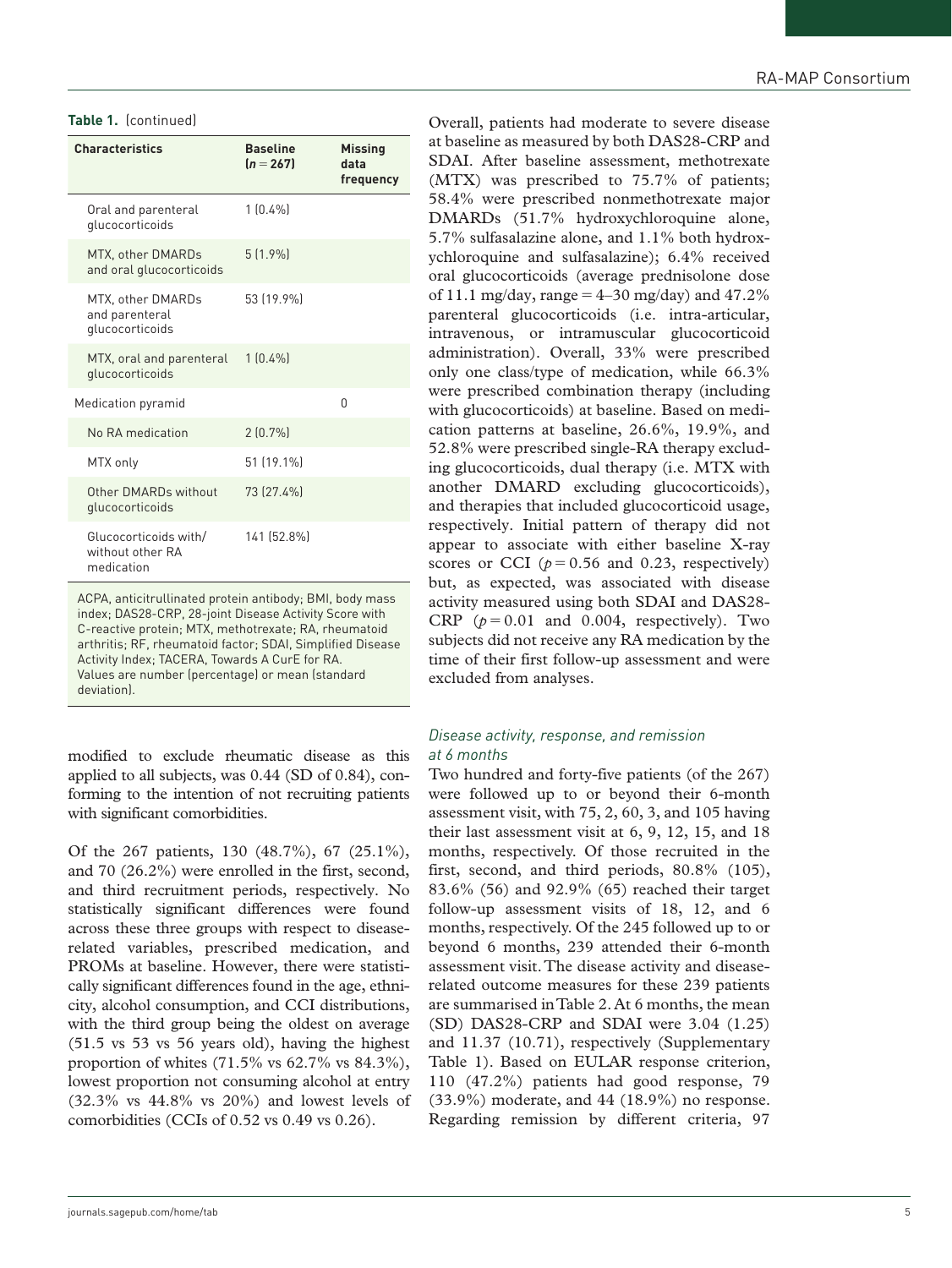| <b>Characteristics</b>                               | 6-month<br>$(n = 239)$ | 6-month change<br>from baseline | <b>Missing data</b><br>frequency |
|------------------------------------------------------|------------------------|---------------------------------|----------------------------------|
| DAS28-CRP remission (DAS28-CRP $<$ 2.6) <sup>a</sup> | 97 (41.3%)             |                                 | 4                                |
| DAS28-ESR remission (DAS28-ESR < 2.6) <sup>a</sup>   | 92 (39.0%)             |                                 | 4                                |
| SDAI remission (SDAI $\leq$ 3.3) <sup>a</sup>        | 57 (24.3%)             |                                 | 4                                |
| ACR/EULAR boolean remission <sup>a</sup>             | 51 (21.5%)             |                                 | 2                                |
| EULAR response <sup>a</sup>                          |                        |                                 | 6                                |
| Good response                                        |                        | 110 (47.2%)                     |                                  |
| Moderate response                                    |                        | 79 (33.9%)                      |                                  |
| No response                                          |                        | 44 (18.9%)                      |                                  |

**Table 2.** Disease activity response and remission at 6 months.

ACR, American College of Rheumatology; DAS28-CRP and DAS28-ESR, 28-joint Disease Activity Score with C-reactive protein and with erythrocyte sedimentation rate; EULAR, European League Against Rheumatism; SDAI, Simplified Disease Activity Index.

<sup>a</sup>Based on those with outcome components not missing or where the composite outcome is inferred even if some components are missing (e.g. ACR/EULAR Boolean Remission).

(41.3%) patients achieved DAS28-CRP remission, 57 (24.3%) SDAI remission, and 51 (21.5%) met the ACR/EULAR Boolean remission criteria reflecting increased stringency of definitions. All 57 patients in SDAI remission were in DAS28- CRP remission. There was excellent agreement between SDAI and ACR/EULAR Boolean remissions (Cohen's kappa of 0.9).

Other outcome measures are described in Supplementary Table 1.

## *Predictors of clinical remission at 6 months*

Results of the univariate logistic regression models for SDAI and DAS28-CRP used for screening baseline variables for the second-stage multivariate logistic regression analyses are shown in Supplementary Table 2. Briefly, we found that sex, alcohol consumption, disease activity, HAQ, and the SF-36 Mental Component Score screened positive for both outcomes. Ethnicity screened positive for the logistic regression model for DAS28-CRP but not for SDAI. However, in the second stage, we included all variables that screened positive in the multivariate logistic regression models for either outcomes, in addition to information on prescribed RA medication.

Multivariate logistic regression models for SDAI and DAS28-CRP remissions are shown in Table 3. In both models, 6-month clinical remission was predicted by lower functional disability and disease activity at baseline. The odds ratios related to level of disease activity at baseline are 0.65 (95% CI: 0.47– 0.91) for a 10-unit change in SDAI or 0.67 (95% CI: 0.49–0.92) for a 1-unit change in DAS28-CRP, reflecting that patients with a baseline disease activity 10 (or 1) units higher have approximately a reduction of a third in the odds of achieving 6-month remission, controlling for other variables. Higher baseline functional disability was associated with a reduced likelihood of achieving SDAI remission (odds ratio (OR)=0.90, 95% CI: 0.83–0.98 for a 0.125 increase in HAQ) or DAS28-CRP remission (OR=0.92, 95% CI: 0.86–0.99 for a 0.125 increase in HAQ) at 6 months.

Although both models indicated that alcohol consumption increased the odds of remission at 6 months compared to not consuming alcohol, they gave conflicting ordering of effect sizes across the alcohol consumption categories of 1–5 units and greater than 5 units per week. Moreover, in the SDAI model, there was a suggestion that being prescribed dual combination of MTX and a second DMARD increased three-fold the likelihood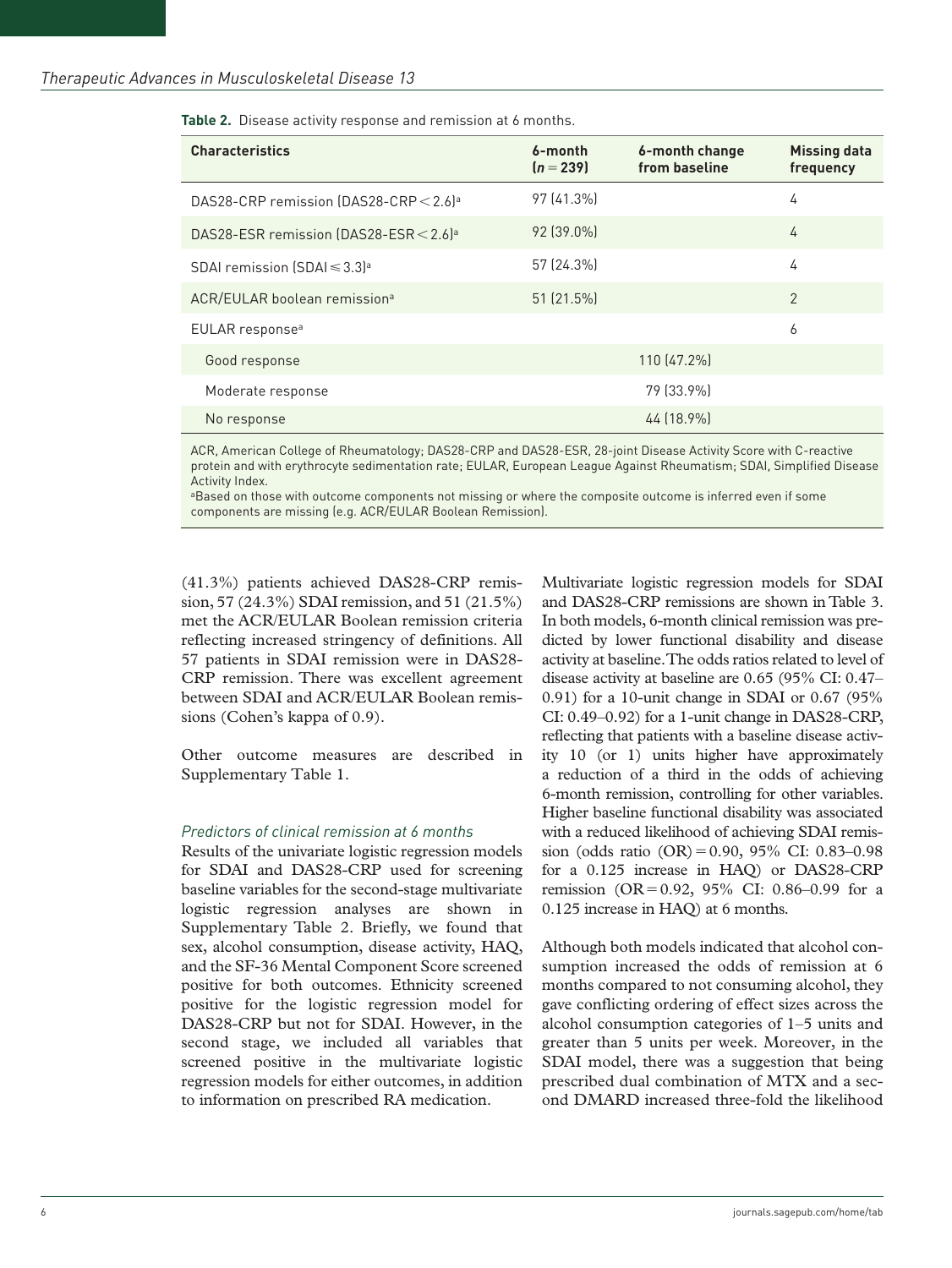**Table 3.** Multivariate logistic regression models for SDAI and DAS28-CRP remission at 6 months.

| <b>Predictors</b>                                                                    | Log (odds ratio) | <b>Standard error</b> | p value |
|--------------------------------------------------------------------------------------|------------------|-----------------------|---------|
| SDAI remission at 6 months                                                           |                  |                       |         |
| Intercept                                                                            | $-0.169$         | 0.597                 | 0.777   |
| Sex (male vs female)                                                                 | $-0.033$         | 0.409                 | 0.936   |
| Ethnicity (others vs white)                                                          | 0.407            | 0.439                 | 0.353   |
| SDAI at baseline                                                                     | $-0.043$         | 0.017                 | 0.011   |
| HAQ at baseline                                                                      | $-0.818$         | 0.328                 | 0.013   |
| SF-36 MCS at baseline                                                                | 0.025            | 0.018                 | 0.167   |
| Alcohol consumption at baseline                                                      |                  |                       | 0.010   |
| 1-5 units per week vs none                                                           | 1.393            | 0.491                 | 0.005   |
| >5 units per week vs none                                                            | 1.023            | 0.558                 | 0.067   |
| Prescribed medication at baseline <sup>a</sup>                                       |                  |                       | 0.083   |
| MTX and other DMARDs without<br>glucocorticoids vs therapies with<br>glucocorticoids | 0.392            | 0.439                 | 0.372   |
| Monotherapy, not glucocorticoids vs<br>therapies with glucocorticoids                | $-0.706$         | 0.435                 | 0.105   |
| DAS28-CRP remission at 6 months                                                      |                  |                       |         |
| Intercept                                                                            | 1.808            | 0.768                 | 0.019   |
| Sex (male vs female)                                                                 | $-0.194$         | 0.375                 | 0.605   |
| Ethnicity (others vs white)                                                          | $-0.254$         | 0.371                 | 0.493   |
| DAS28-CRP at baseline                                                                | $-0.399$         | 0.162                 | 0.014   |
| HAQ at baseline                                                                      | $-0.670$         | 0.288                 | 0.020   |
| SF-36 MCS at baseline                                                                | 0.027            | 0.016                 | 0.085   |
| Alcohol consumption at baseline                                                      |                  |                       | 0.007   |
| 1-5 units per week vs none                                                           | 0.936            | 0.382                 | 0.014   |
| >5 units per week vs none                                                            | 1.310            | 0.456                 | 0.004   |
| Prescribed medication at baseline <sup>a</sup>                                       |                  |                       | 0.201   |
| MTX and other DMARDs without<br>glucocorticoids vs therapies with<br>glucocorticoids | 0.144            | 0.411                 | 0.727   |
| Monotherapy, not glucocorticoids vs<br>therapies with glucocorticoids                | $-0.584$         | 0.377                 | 0.122   |

HAQ, Health Assessment Questionnaire; MTX, methotrexate; SDAI, Simplified Disease Activity Index; SF-36 MCS, Short Form 36 Health Survey Mental Component Score.

aThe contrast of MTX and other DMARDs without glucocorticoids *versus* monotherapy gave Log (odds ratio) estimates of 1.099 and 0.728 with standard errors of 0.517 and 0.468 and *p* values of 0.034 and 0.120 for outcomes SDAI and DAS28-CRP, respectively.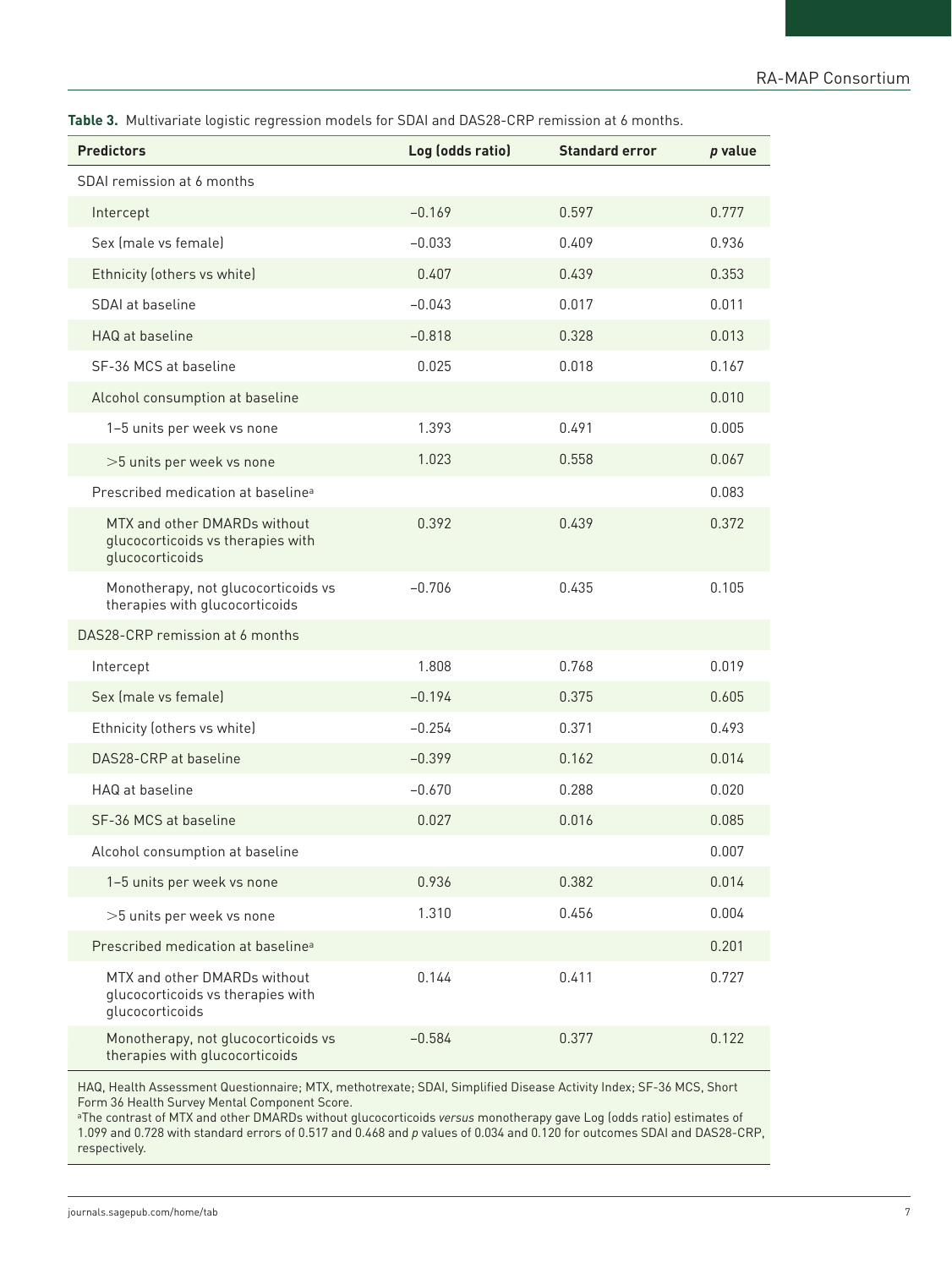

**Figure 1.** Receiver operating curves (ROCs) for SDAI and DAS28-CRP remission at 6 months.



**Figure 2.** Individual and mean disease activity profiles over 18 months stratified by predicted class membership.

Based on SDAI, Class1 (Red; Inadequate Response (IR)): 17 (6.5%), Class 2 (Green; higher baseline activity responder (HBAR)): 59 (22.4%), Class 3 (Blue; lower baseline activity responder (LBAR)): 187 (71.1%). Based on DAS28-CRP, Class1 (Red; IR): 57 (21.7%), Class 2 (Green; HBAR): 56 (21.3%), Class 3 (Blue; LBAR): 150 (57.0%).

of SDAI remission compared to receiving monotherapy  $(OR = 3.00; 95\% \text{ CI} = 1.09 - 8.27;$  $p=0.034$ ).

The receiver operating characteristic (ROC) curves for these two multivariate logistic models for remission are shown in Figure 1. The areas under the ROC curves (AUCs) are 0.805 and 0.784 for SDAI and DAS2-CRP remission; indicating good overall performance.

#### *Characterising disease activity over time*

Figure 2 shows the observed individual trajectories of SDAI and DAS28-CRP for the 267 patients. From the figure, there is evidence of substantive within- and between-patient variation in disease activity profiles and potential distinct trajectory subtypes.

Table 4 and Supplementary Table 3 show the results of fitting LCMMs to SDAI and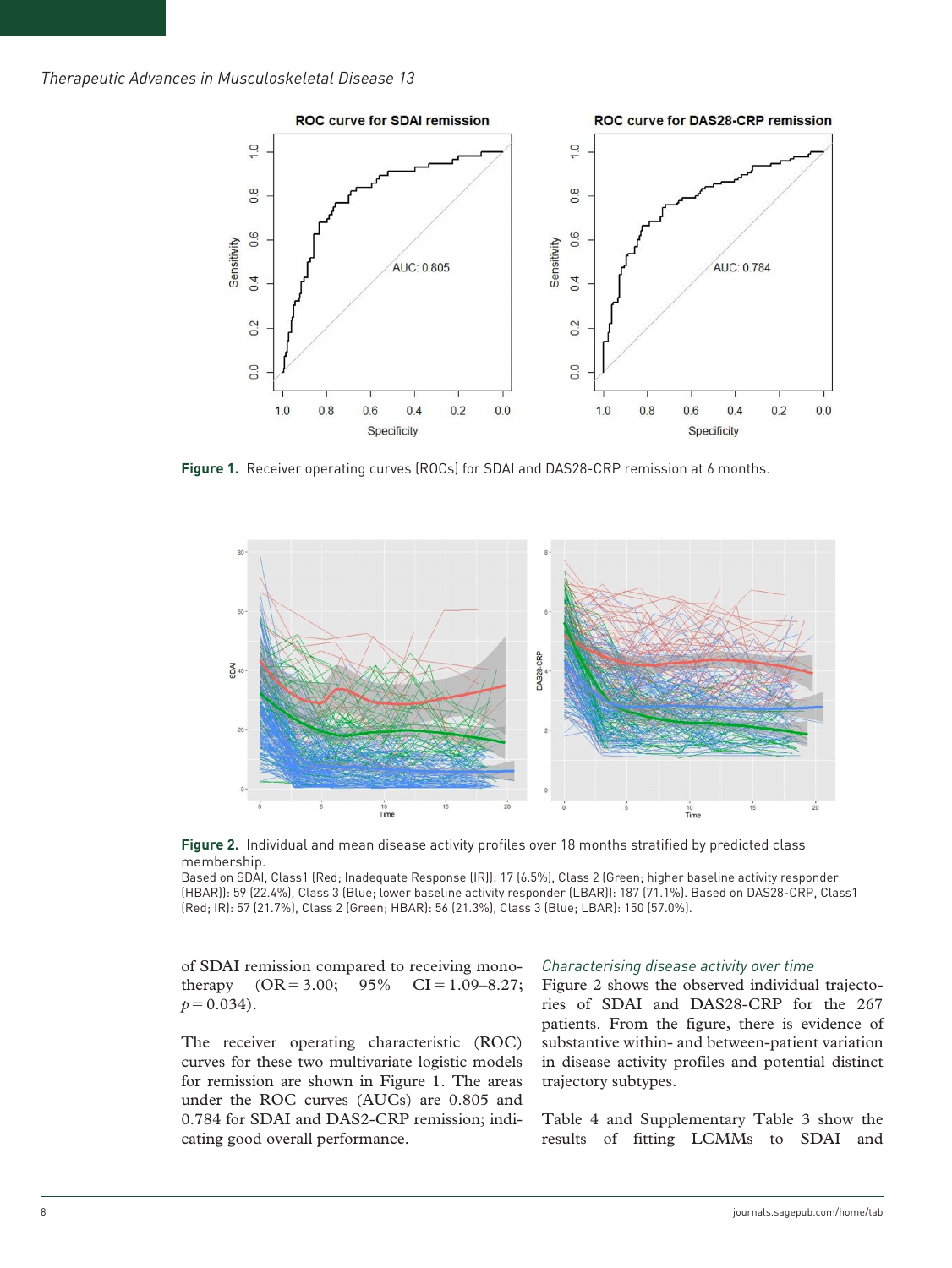DAS28-CRP, respectively, when accounting for the baseline prescribing of medication. Both models provide evidence for three distinct subpopulations or latent classes. Class 1 corresponds to an inadequate responder (IR) group that, on average, started with high baseline disease activity that early on showed improvement, in association with initial medication, and then plateaued with moderate to high levels of disease activity. Class 2 corresponds to a higher baseline activity responder (HBAR) group that, on average, started with high baseline disease activity but showed sustained improvement over time. Class 3 corresponds to a lower baseline activity responder (LBAR) group that, on average, started with moderate levels of disease activity and showed sustained improvement (see Figure 2 and Table 5). These two three-class LCMMs had lower BIC (9368.69 and 3777.78 for three-class models vs 9421.86 and 3803.88, respectively, for four-class models) and higher relative entropy (0.663 and 0.591 for three-class models vs 0.621 and 0.552) than the corresponding four-class LCMMs.

The IR, HBAR, and LBAR groups were estimated to comprise 6.5%, 22.4%, and 71.1% of the patients based on the SDAI model and 21.7%, 21.3%, and 57% of the patients based on the DAS28-CRP model. No overall statistically significant differences in mean age at entry, disease duration, SF-36 Physical Component Score at entry, sex, smoking status, alcohol consumption, and serology distributions were found across latent classes. However mean body mass index (BMI;  $p = 0.064$ ), mean baseline levels of functional disability ( $p = 0.015$ ), and SF-36 Mental Component Scores ( $p = 0.05$ ) either were close to being or were statistically significantly different across the three classes/groups based on the SDAI model but not DAS28-CRP model. Table 5 shows that based on the SDAI model, the LBAR group had on average significantly less functional disability than the other groups. A similar pattern was seen for mental health, with, on average, better mental health scores seen in the LBAR group (mean of 46) compared to both IR and HBAR (means of 40.2 and 43.1, respectively). Mean BMI was approximately 3.5 kg/m<sup>2</sup> higher in the IR group compared to the other SDAI groups. No evidence was found that prescribing behaviour of clinicians varied across the SDAI or DAS28-CRP defined groups (see Supplementary Table 4).

In the IR group, lower disease activity levels over time (measured by SDAI) were associated with

being female, shorter symptom duration, consuming greater than 5 units of alcohol per week, less functional disability, and better mental wellbeing at baseline. Being prescribed dual therapy of MTX and a second DMARD at baseline was associated with lower SDAI over time compared to either receiving monotherapy (excluding glucocorticoids) or therapies that included glucocorticoid usage (see Table 4).

For the HBAR group, lower levels of SDAI over time were associated with shorter symptom duration, increasing levels of alcohol consumption, and less functional disability. Moreover lower levels of disease activity were associated with being prescribed dual therapy of MTX and a second DMARD at baseline. In the LBAR group, being female, consuming alcohol and lower level of functional disability at baseline were associated with lower levels of SDAI.

Based on the DAS28-CRP model (Supplementary Table 2), lower levels of functional disability, better mental well-being and dual therapy of MTX with a second DMARD at baseline were associated with lower DAS28-CRP over time in the IR group. Higher levels of functional disability and receiving monotherapy (excluding glucocorticoids) were associated with higher levels of disease activity in the HBAR group. While being female, drinking alcohol, having lower levels of functional disability and better mental health were associated with lower DAS28-CRP over time in the LBAR group.

Table 5 summarises other patient outcome data (X-ray score, EQ-5D, HAQ, and SF-36 MCS) by allocated latent trajectory class. Class assignment could be made for 263 of the 267 eligible patients with some baseline and outcome information. The average EQ-5D scores both at baseline and 6 months were significantly higher in the LBAR group than the other groups as defined by the SDAI model  $(p < 0.0001$  and 0.049), while average level of functional disability remained significantly lower in this group at 6 months ( $p < 0.0001$ ). There was no statistical evidence for a difference in average X-ray annualised progression rate across groups.

# **Discussion**

The TACERA cohort provides a unique opportunity to follow newly diagnosed and initially medication naïve patients in the United Kingdom,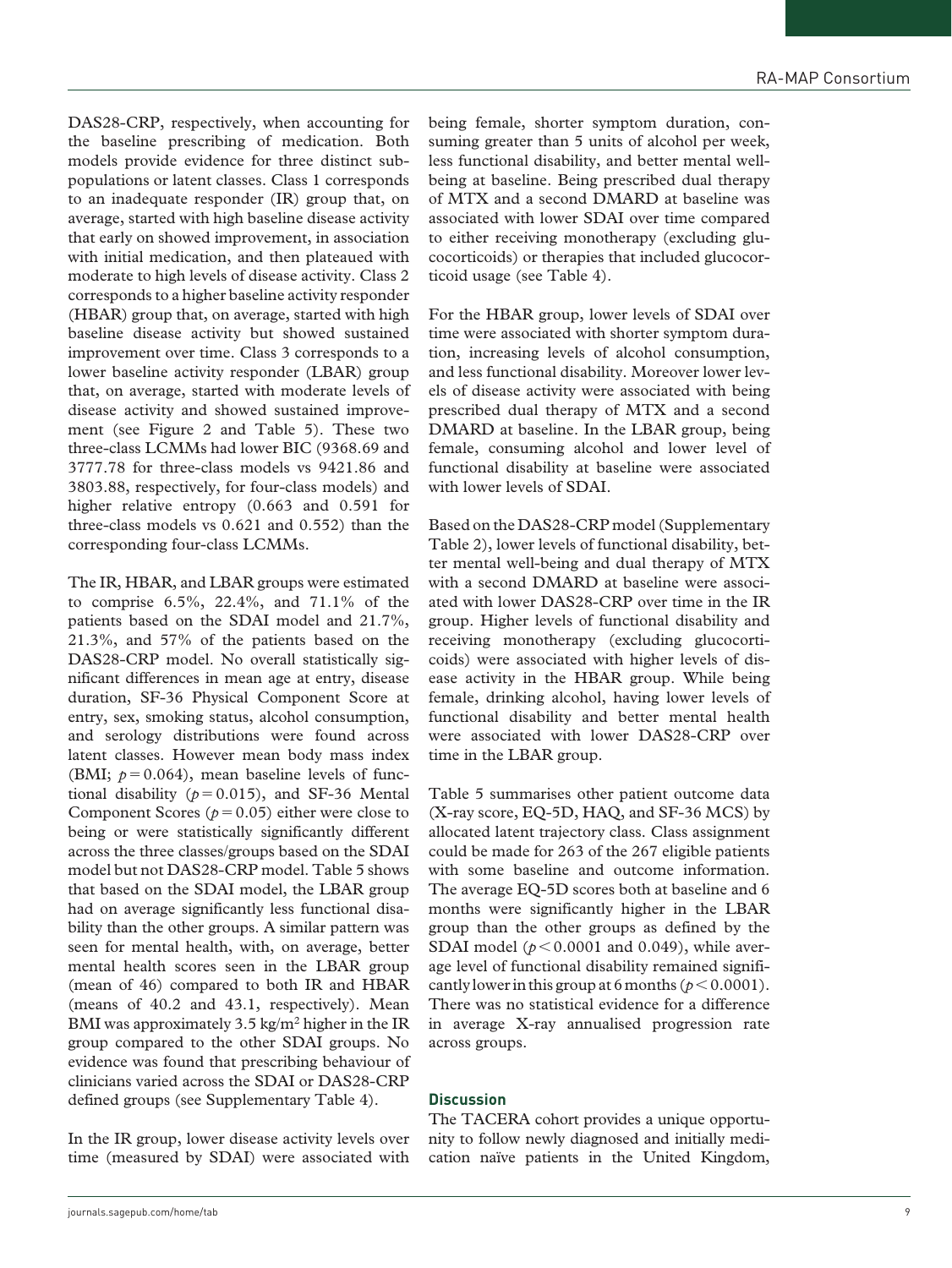|                                                  | <b>Estimate</b> | <b>Standard error</b> | $p$ value |
|--------------------------------------------------|-----------------|-----------------------|-----------|
| Multinomial class-membership model               |                 |                       |           |
| Class 1 (IR) vs Class 3 (LBAR)                   |                 |                       |           |
| Intercept                                        | $-2.118$        | 0.289                 | 0.000     |
| Class 2 (HBAR) vs Class 3 (LBAR)                 |                 |                       |           |
| Intercept                                        | $-0.721$        | 0.225                 | 0.001     |
| Linear mixed model                               |                 |                       |           |
| Intercept                                        |                 |                       |           |
| Class 1                                          | 27.360          | 4.769                 | 0.000     |
| Class 2                                          | 15.972          | 2.593                 | 0.000     |
| Class 3                                          | 21.062          | 1.746                 | 0.000     |
| Disease duration, months                         |                 |                       |           |
| Class 1                                          | 1.275           | 0.526                 | 0.015     |
| Class 2                                          | 0.675           | 0.223                 | 0.002     |
| Class 3                                          | 0.136           | 0.142                 | 0.339     |
| Sex                                              |                 |                       |           |
| Male vs Female Class 1                           | 14.495          | 3.383                 | 0.000     |
| Male vs Female Class 2                           | 2.039           | 1.800                 | 0.257     |
| Male vs Female Class 3                           | 1.747           | 0.873                 | 0.045     |
| Alcohol consumption at baseline, units per week  |                 |                       |           |
| 1-5 units per week vs none Class 1               | $-2.007$        | 3.946                 | 0.611     |
| 1-5 units per week vs none Class 2               | $-5.420$        | 1.699                 | 0.001     |
| 1-5 units per week vs none Class 3               | $-1.430$        | 0.814                 | 0.079     |
| >5 units per week vs none Class 1                | $-11.588$       | 5.035                 | 0.021     |
| >5 units per week vs none Class 2                | $-4.772$        | 1.738                 | 0.006     |
| >5 units per week vs none Class 3                | $-2.641$        | 1.070                 | 0.014     |
| HAQ score at baseline                            |                 |                       |           |
| Class 1                                          | 5.639           | 1.417                 | 0.000     |
| Class 2                                          | 9.897           | 0.948                 | 0.000     |
| Class 3                                          | 4.070           | 0.557                 | 0.000     |
| Centred SF-36 Mental Component Score at baseline |                 |                       |           |
| Class 1                                          | $-0.309$        | 0.114                 | 0.007     |

**Table 4.** Latent class mixed model for SDAI while controlling for baseline medication: 3 classes.

*(continued)*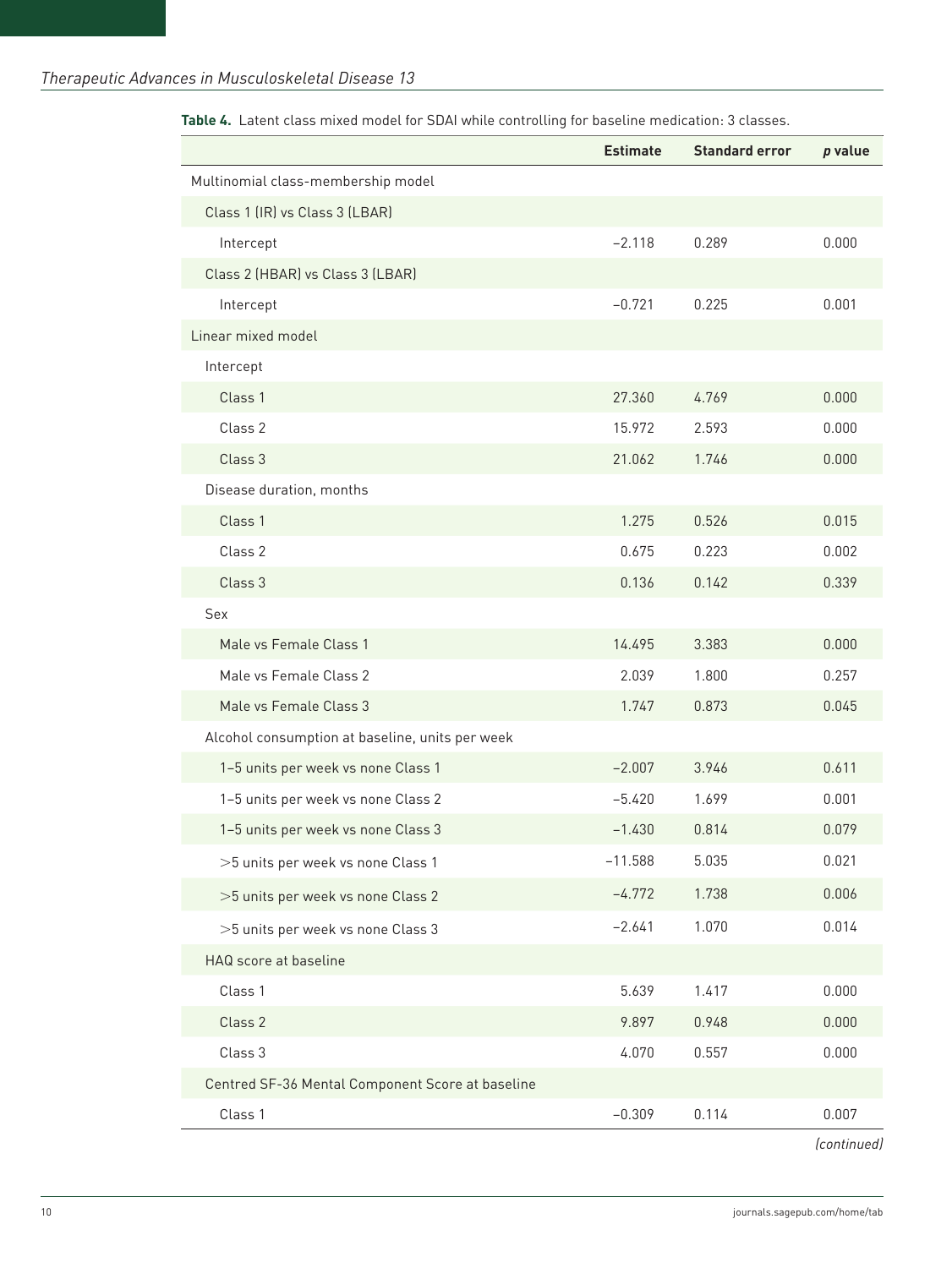## **Table 4.** (continued)

|                                                                                                    | <b>Estimate</b> | <b>Standard error</b> | $p$ value |
|----------------------------------------------------------------------------------------------------|-----------------|-----------------------|-----------|
| Class 2                                                                                            | 0.090           | 0.060                 | 0.133     |
| Class 3                                                                                            | $-0.059$        | 0.035                 | 0.095     |
| Follow-up time (in months) within 5 months                                                         |                 |                       |           |
| Class 1                                                                                            | $-2.456$        | 0.819                 | 0.003     |
| Class 2                                                                                            | $-2.346$        | 0.444                 | 0.000     |
| Class 3                                                                                            | $-4.005$        | 0.260                 | 0.000     |
| Follow-up time (in month) after 5 months                                                           |                 |                       |           |
| Class 1                                                                                            | 0.837           | 0.265                 | 0.002     |
| Class 2                                                                                            | 0.112           | 0.145                 | 0.440     |
| Class 3                                                                                            | 0.047           | 0.089                 | 0.595     |
| Prescribed other DMARDs and MTX, not glucocorticoids vs therapies with glucocorticoids at baseline |                 |                       |           |
| Class 1                                                                                            | $-18.742$       | 2.775                 | 0.000     |
| Class 2                                                                                            | $-7.456$        | 1.775                 | 0.000     |
| Class 3                                                                                            | $-0.838$        | 1.331                 | 0.529     |
| Prescribed monotherapy, not glucocorticoids v therapies with glucocorticoids at baseline           |                 |                       |           |
| Class 1                                                                                            | 5.398           | 3.394                 | 0.112     |
| Class 2                                                                                            | $-1.905$        | 1.475                 | 0.197     |
| Class 3                                                                                            | 0.662           | 0.890                 | 0.457     |
| Variance components                                                                                |                 |                       |           |
| Variance of random intercept                                                                       | 74.947          |                       |           |
| Variance of random slope within 5 months                                                           | 3.256           |                       |           |
| Variance of random slope after 5 months                                                            | 0.050           |                       |           |
| Error standard deviation                                                                           | 7.600           | 0.215                 |           |

HAQ, Health Assessment Questionnaire; HBAR, higher baseline activity responder; IR, inadequate responder; LBAR, lower baseline activity responder; MTX, methotrexate; SDAI, Simplified Disease Activity Index; SF-36, Short Form 36 Health Survey.

whose clinical outcomes are linked to extensive and detailed biological phenotyping (to be reported separately). We focused solely on seropositive RA patients whom have few nonsevere comorbidities to reduce heterogeneity and to identify factors associated with outcomes in this subset.

We found clear evidence that remission at 6 months, whether defined using SDAI or DAS28- CRP, was associated with lower levels of disease

activity and functional disability at baseline and with alcohol consumption at baseline. The findings that disease activity and functional disability are negatively associated with achieving remission have been reported before.28,30 Aletaha and colleagues<sup>35</sup> have previously shown that disease activity early in the course of treatment predicts response to therapy after 1 year. However, other variables previously identified as associated with remission, such as age, sex, ethnicity, and RA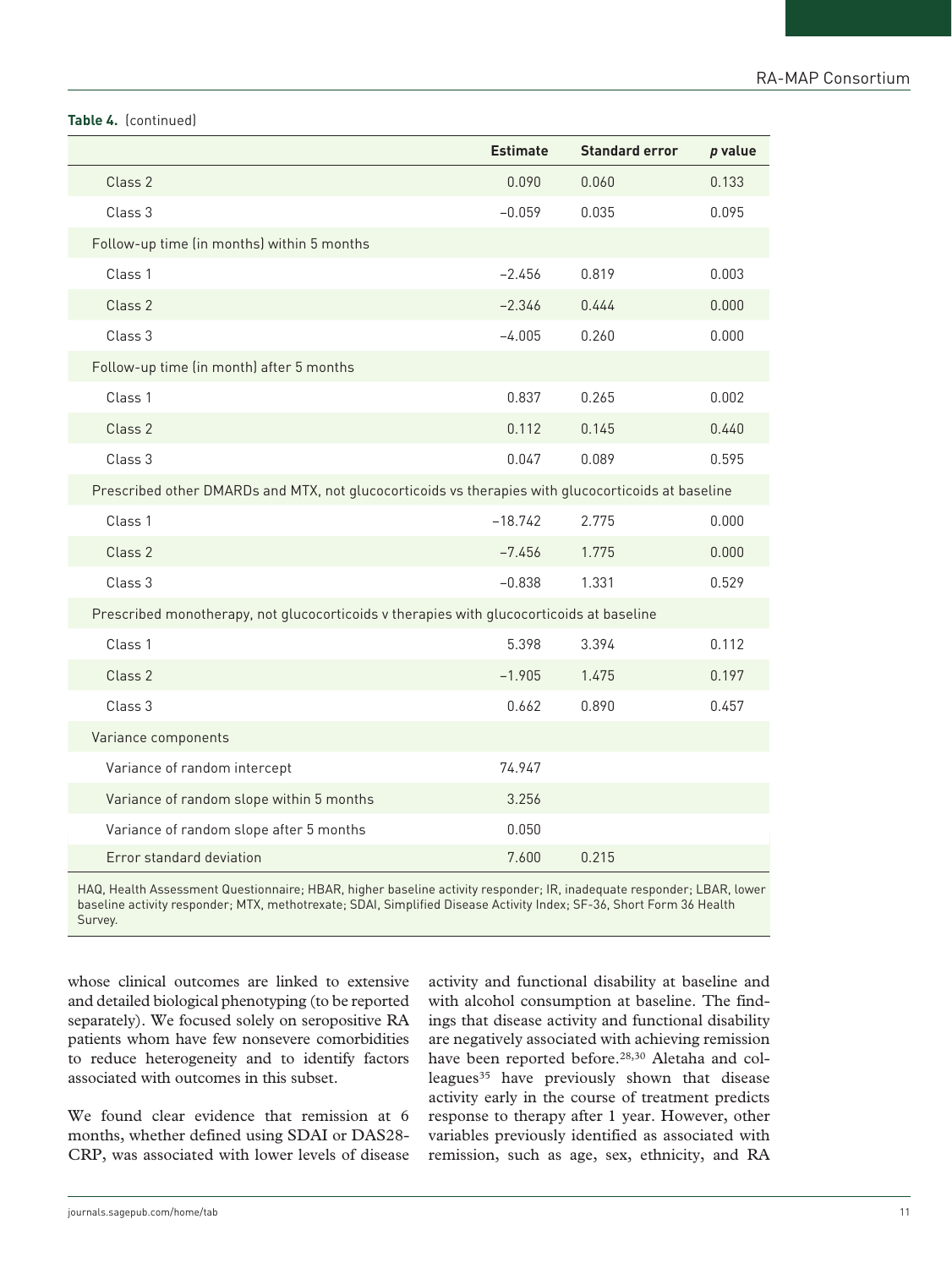**Table 5.** Disease outcomes by allocated SDAI (first row of cell) and DAS28-CRP (second row of cell) classes, controlling for baseline medication.

|                                           | Class 1 (IR)     | Class 2 (HBAR)   | Class3 (LBAR)      | p value  |
|-------------------------------------------|------------------|------------------|--------------------|----------|
| Baseline SDAI (SD)                        | 44.65 (17.50)    | 32.08 (11.99)    | 26.44 [13.66]      | < 0.0001 |
|                                           | 33.63 (16.28)    | 38.83 (12.95)    | 23.23 (11.05)      | < 0.0001 |
| SDAI at 6 months (SD) <sup>a</sup>        | 32.84 (14.10)    | 18.74 (8.97)     | 7.36 (6.82)        | < 0.0001 |
|                                           | 21.71 (13.14)    | 6.85(6.38)       | 9.14(8.29)         | < 0.0001 |
| SDAI 6-month change from baseline         | $-9.11(18.70)$   | $-12.83$ (12.74) | $-19.37$ $(14.12)$ | 0.002    |
|                                           | $-11.00$ (13.92) | $-33.28$ (13.94) | $-13.76$ (10.04)   | < 0.0001 |
| DAS28-CRP (baseline)                      | 5.89 (1.29)      | 5.19 (1.03)      | 4.65(1.22)         | < 0.0001 |
|                                           | 5.22(1.24)       | 5.73 (0.89)      | 4.38(1.11)         | < 0.0001 |
| DAS28-CRP (6 months)                      | 5.12 (1.23)      | 3.99 (1.02)      | 2.58(0.93)         | < 0.0001 |
|                                           | 4.22 (1.27)      | 2.50(0.81)       | 2.79(1.08)         | < 0.0001 |
| DAS28-CRP 6-month change from<br>baseline | $-0.55$ $(1.37)$ | $-1.19$ $(1.15)$ | $-2.11(1.29)$      | < 0.0001 |
|                                           | $-0.92$ (1.15)   | $-3.32$ $(1.08)$ | $-1.59$ (1.04)     | < 0.0001 |
| X-ray Score (baseline)                    | 5.65(5.88)       | 6.12 (10.83)     | 6.80(8.05)         | 0.786    |
|                                           | 6.11(9.52)       | 7.23 (8.51)      | 6.50(8.31)         | 0.779    |
| X-ray annualised progression rate         | $1.00$ $(2.30)$  | 1.08(2.86)       | 0.89(2.61)         | 0.898    |
|                                           | 1.39(3.64)       | 0.79(2.04)       | 0.80(2.32)         | 0.372    |
| EQ5D Score (baseline)                     | 0.33(0.38)       | 0.43(0.31)       | 0.52(0.32)         | 0.030    |
|                                           | 0.43(0.33)       | 0.45(0.34)       | 0.52(0.32)         | 0.094    |
| EQ5D Score (6 months) <sup>a</sup>        | 0.50(0.34)       | 0.59(0.27)       | 0.77(0.21)         | < 0.0001 |
|                                           | 0.63(0.27)       | 0.79(0.18)       | 0.72(0.25)         | 0.003    |
| EQ5D 6-month change from baseline         | 0.11(0.25)       | 0.15(0.33)       | 0.25(0.31)         | 0.049    |
|                                           | 0.18(0.27)       | 0.36(0.35)       | 0.18(0.29)         | 0.002    |
| HAQ (baseline)                            | 1.41(0.80)       | 1.44(0.72)       | 1.13(0.76)         | 0.015    |
|                                           | 1.21(0.72)       | 1.29(0.81)       | 1.20(0.76)         | 0.748    |
| HAQ (6 months) <sup>a</sup>               | 1.10(0.94)       | 1.15(0.80)       | 0.50(0.58)         | < 0.0001 |
|                                           | 0.93(0.83)       | 0.50(0.61)       | 0.65(0.68)         | 0.008    |
| HAQ 6-month change from baseline          | $-0.19$ $(0.77)$ | $-0.25(0.63)$    | $-0.63$ $(0.60)$   | 0.0001   |
|                                           | $-0.23$ $(0.60)$ | $-0.82$ (0.81)   | $-0.52$ (0.52)     | < 0.0001 |

*(continued)*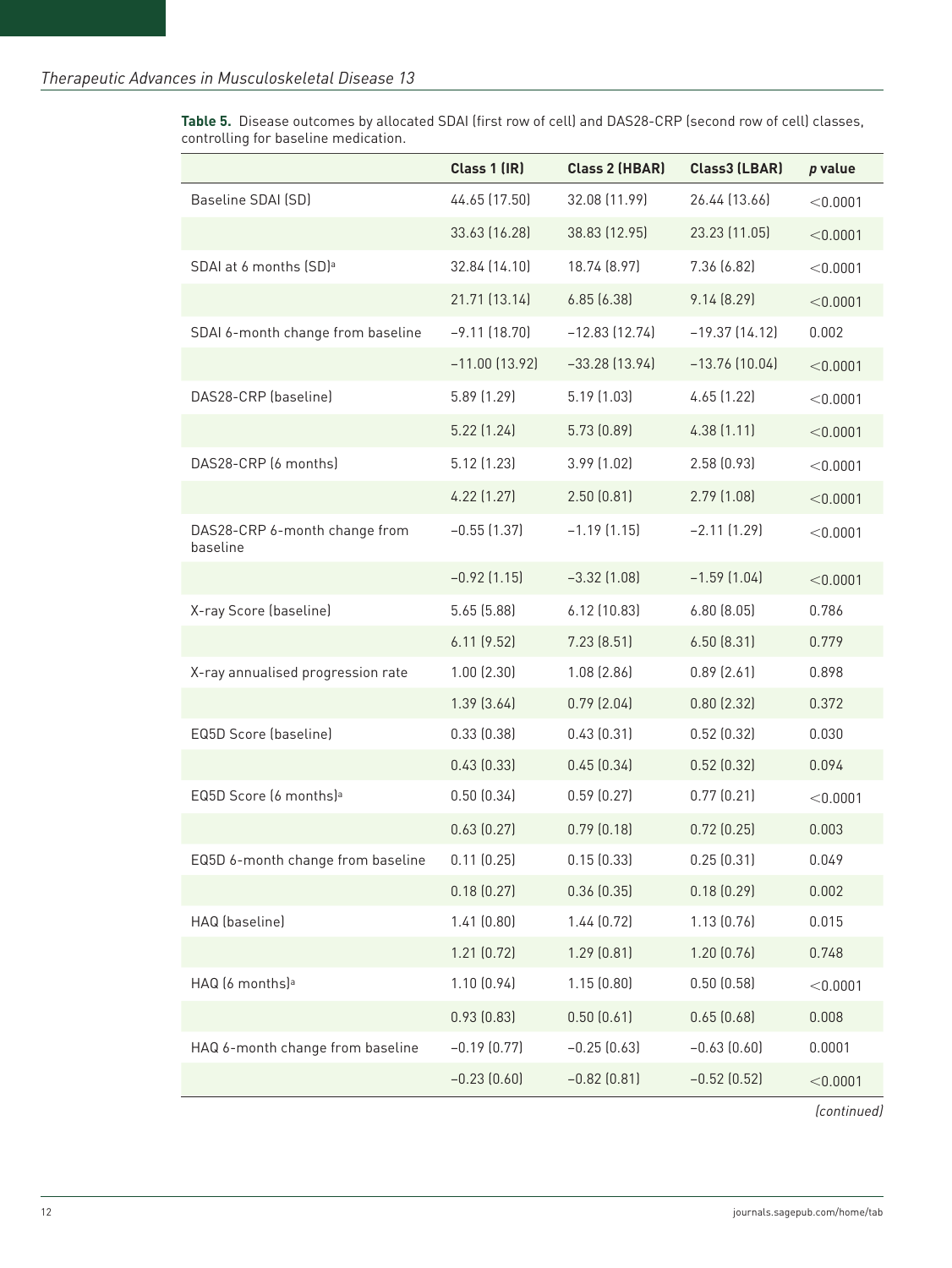# **Table 5.** (continued)

|                                           | Class 1 (IR) | <b>Class 2 (HBAR)</b> | Class3 (LBAR) | p value |
|-------------------------------------------|--------------|-----------------------|---------------|---------|
| SF-36 MCS (baseline)                      | 40.2 (11.9)  | 43.1 (11.7)           | 46 (11.3)     | 0.05    |
|                                           | 44.4 (11.4)  | $46.5$ (12.2)         | 44.6 (11.3)   | 0.632   |
| SF-36 MCS (6 months) <sup>a</sup>         | 41.2 (10.3)  | 46.2 (13.3)           | 50.9(10.5)    | 0.0006  |
|                                           | 46.4 (11.7)  | 55.1(7.4)             | 48.3 (12.0)   | 0.0002  |
| SF-36 MCS 6-month change from<br>baseline | 0.15(11.67)  | 3.05 (12.36)          | 4.65(9.74)    | 0.217   |
|                                           | 1.54 (10.68) | 7.61 (10.25)          | 3.64 (10.23)  | 0.012   |

EQ5D, EuroQoL five dimensions questionnaire; HAQ, Health Assessment Questionnaire; HBAR, higher baseline activity responder; IR, inadequate responder; LBAR, lower baseline activity responder; MCS, Short Form 36 Health Survey Mental Component Score; SD, standard deviation; SDAI, Simplified Disease Activity Index; SF-36, Short Form 36 Health Survey. Mean (SD) are reported with *p* values based on ANOVA test.

aNumber of patients at 6 months differs from the number at baseline within a class.

medications were not found to be statistically significant in our study. This may be due to the power of this study (especially when restricted to the outcome defined at a single time point), to the use of a treat-to-target medication strategy, or to the fact that some variables may be less important in a pure seropositive disease cohort.

We also identified three trajectories of disease course and potential factors associated with them and also with disease activity levels within trajectories. We used the same trajectory labels (IR, HBAR, and LBAR) in both SDAI and DAS28-CRP models, but the estimated proportion of patients who fell into the three groups varied according to the way disease activity was measured. Moreover, the agreement between these two classifications was weak (Cohen's Kappa of 0.18); and significant overall associations of baseline functional disability and SF-36 mental component score and near significant association with BMI were found only with the SDAI trajectories; thus suggesting these disease activity indices are not interchangeable.

Interestingly, we found no evidence for differences in prescribing behaviour at baseline among the trajectory classes irrespective of how trajectory classifications were made. However, we found clear evidence that, even as early as 6 months, disease outcomes (e.g. EQ-5D, HAQ) and their changes from baseline differed between trajectory groups, with the IR group generally having the least improvement and poorer health outcomes. No evidence for differing annualised X-ray progression rates were seen across groups. This may be

expected, given the short length of follow-up and early-intensive management. The findings of very few if any significant associations between standard clinical measures and trajectory classes, evidence of clear changes in outcomes as early as 6 months and relative entropy values (0.663 and 0.591) in our latent class models that indicate further improvements can be made would possibly suggest that these trajectories may additionally be linked to distinct immunopathogenic subsets. Thus immunological biomarkers at baseline and early in follow-up (before 6 months) may be useful in identifying patients who beyond 6 months will have inadequate response to initial synthetic diseasemodifying treatment. This hypothesis is speculative at present. However, the RA-MAP Project was established towards this goal, and we are currently investigating these trajectories from a biological viewpoint, using the extensive biological data set collected in TACERA.

Heterogeneity in the effects of covariates on average SDAI level over time was seen across trajectories. Specifically, we found that effect sizes differed across trajectories with respect to functional disability, mental health, alcohol consumption, and combination MTX with second DMARD compared to therapies with glucocorticoid usage. This provides evidence to support a stratified approach to management and treatment of patients falling into different trajectory groups. For example, our models could be used to assign probabilities of different disease activity responses at 6 months or other time points to different treatment options, such as disease-modifying monotherapy, dual therapies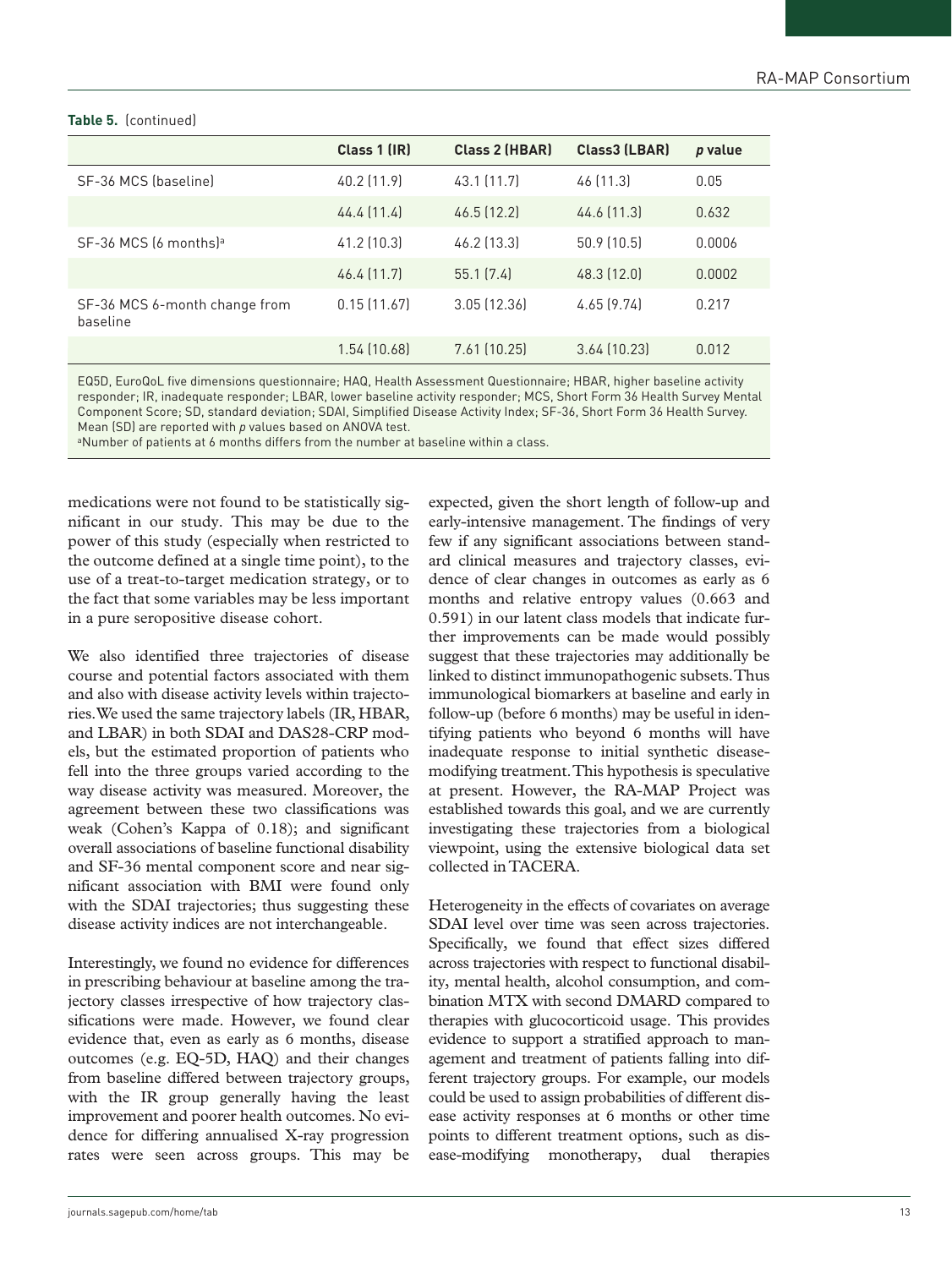without steroids, or therapies that include steroids, to decide clinically over a particular clinically relevant time horizon what would be the optimal treatment to assign a patient who presents with moderate or high levels of disease activity. In addition, the predictions of trajectory classes or the likely responses to change in treatments could be dynamically updated and refined at follow-up visits using explanatory variables and outcome information.

Our results concerning the effect of alcohol consumption on both SDAI remission at 6 months and disease activity levels within SDAI trajectories suggest that consuming alcohol is associated with higher remission rates and lower disease activity over time. Similar inverse associations have been reported by other studies.<sup>36-40</sup> These findings may be due to alcohol intake being associated with lower levels of inflammatory markers and possibly because certain alcoholic drinks, for example, red wine, may be antioxidant due to their flavonoid content, counteracting postprandial oxidative stress.41,42

The findings that mental health is a predictor of disease activity over time in the IR group and also possibly the LBAR group but not the HBAR group are worth highlighting. One-year results from the Scottish Early Rheumatoid Arthritis Inception (SERA) cohort have identified that predictors of functional disability at 1 year appear to be dominated by psychosocial rather than more traditional clinical measures, emphasising the potential benefit which may result from early access to nonpharmacological interventions targeting key psychosocial factors, such as mental health and work disability.43 The possibility of adopting a nonpharmacological intervention strategy for those in the IR and LBAR (that make up approximately 78% of the RA patients) should be explored in more depth.

Latent class mixed modelling approaches have only recently begun to be used to investigate whether distinct subpopulations exist within RA with respect to disease course.<sup>5,44,45</sup> Previous studies using DAS28 have identified similar trajectory groups thus suggesting that our latent classes have external validity. The larger study by Barnabe and colleagues was able to identify five trajectory groups instead of three. However, combining their Groups 1 and 4 (i.e. both with initial high activity) into a single group would coincide with our HBAR group, while combining their Groups 2 and 3 (i.e. both with initial moderate activity) would correspond to our LBAR group. In work that we have done in RA-MAP using individual participant data from multiple clinical trials, we were also able to identify three distinct latent DAS28-ESR trajectories in both baseline methotrexate-naïve treated patients and methotrexate-exposed patients.29 The baseline methotrexate-naïve patients in the trials reflected a relatively early in disease population which is more comparable to our TACERA cohort. It thus was reassuring that similar latent trajectory classes were identified from TACERA using both DAS28-CRP and SDAI. Our work therefore demonstrates that similar trajectory groups exist within a purely seropositive population with low levels of comorbidities. In addition, we controlled for factors that may impact on disease activity over time within these trajectory groups.

The decision to restrict to an inception cohort with low levels of comorbidities was made to reduce variation due to comorbidities when addressing the RA-MAP Project's primary objective of understanding immune function and response in RA through use of an extensive set of biological markers, measured at baseline and over time. This decision has implications for generalisability to the newly diagnosed RA population in the United Kingdom, especially those with significant comorbidities.

# **Conclusion**

In conclusion, we found that in early seropositive RA with few nonsevere comorbidities, lower baseline levels of functional disability, and disease activity, along with alcohol intake, are associated with 6-month clinical remission. We identified three subpopulations based on disease trajectories that not only differ in terms of disease course but also with regard to the effect of risk factors, such as mental well-being, on disease activity over time. Our data further highlight RA heterogeneity (i.e. trajectory classes) not explainable by clinical factors and indicate the possible use of biomarkers collected at baseline and early follow-up to help patient management and better targeting of existing and novel therapies.

# **Acknowledgements**

The author acknowledges the support of TACERA Principal Investigators from all contributing NHS sites and the members of the TACERA Study Steering and Data Monitoring Committee. This research was supported by the NIHR Newcastle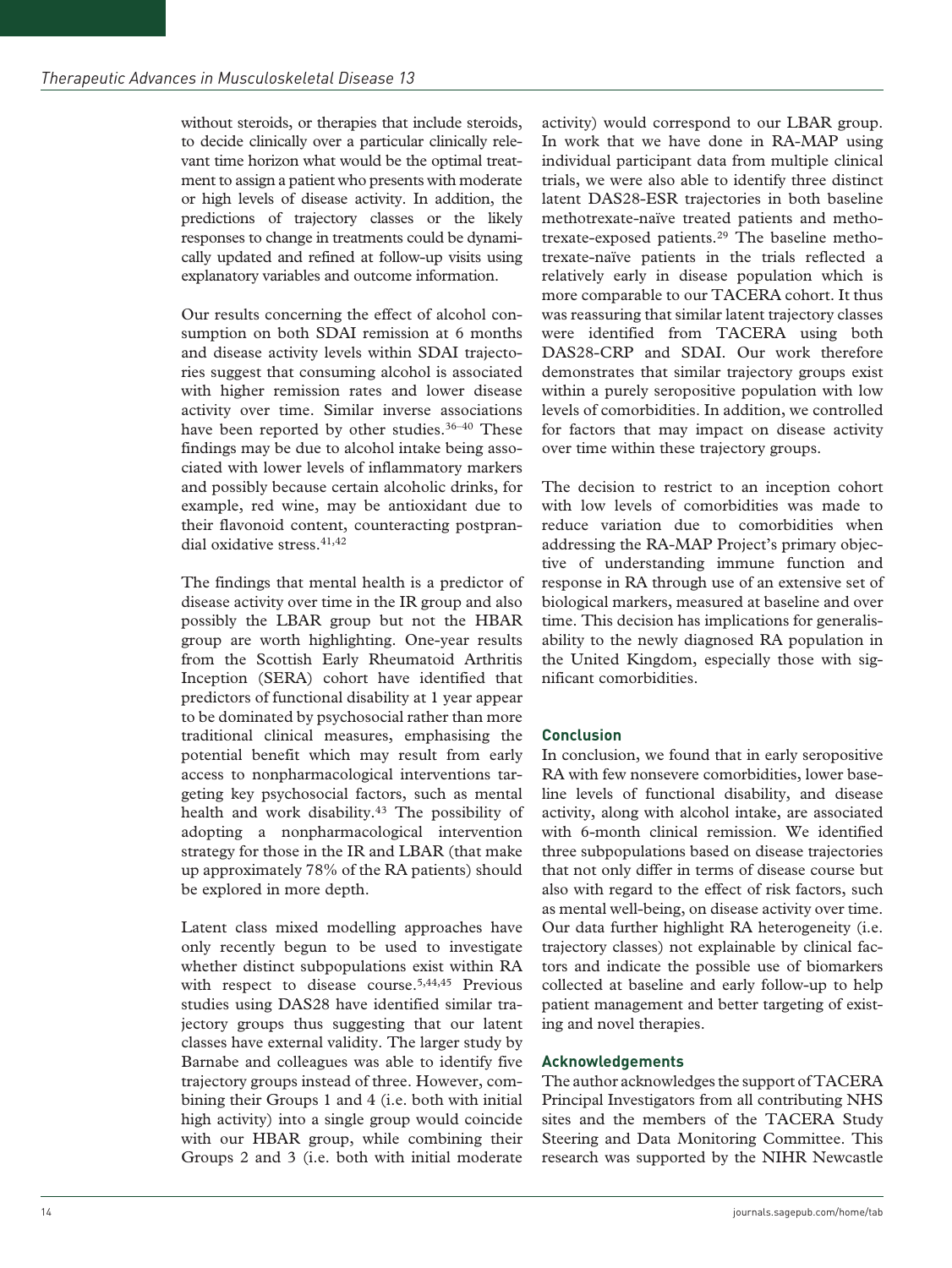Biomedical Research Centre and the NIHR Cambridge Biomedical Research Centre. (The views expressed are those of the author(s) and not necessarily those of the NHS, the NIHR or the Department of Health and Social Care) Members of the RA-MAP Consortium can be found in the supplementary document "RA-MAP Consortium Membership.docx".

## **The RA-MAP Consortium**

Contributing authors: Michael Barnes (Queen Mary University of London, London, UK), Sarah Brockbank (Newcastle University, Newcastle upon Tyne, UK), Ian N Bruce (Manchester Academic Health Science Centre, Manchester, UK), Coziana Ciurtin (University College London Hospital, London, UK), Andrew P. Cope (King's College London, London, UK), Michael R. Ehrenstein (UCL, London, UK), Paul Emery (University of Leeds, Leeds, UK), Benjamin A. Fisher (University of Birmingham, Birmingham, UK), John Isaacs (Newcastle University, Newcastle upon Tyne, UK), Ruth Matthews (The Institute of Cancer Research, Sutton, UK), Iain B. McInnes (University of Glasgow, Glasgow, UK), Hayley Noble (University of London, London, UK), Ayako Wakatsuki Pedersen (Newcastle University, Newcastle upon Tyne, UK), Costantino Pitzalis (Queen Mary University of London, London, UK), Karim Raza (University of Birmingham, Birmingham, UK), Anthony Rowe (Janssen Research & Development, Pennsylvania, USA), Gemma Simpson (King's College London, London, UK), Dominic Stringer (King's College London, London, UK), Peter C. Taylor (University of Oxford, Oxford, UK), Brian Tom (University of Cambridge, Cambridge, UK), Yujie Zhong (University of Cambridge, Cambridge, UK).

#### **Author contributions**

A list of contributing authors with details of contributions can be found in the supplementary document "RA-MAP Contributing Authors.docx".

## **Conflict of interest statement**

A list of contributing authors with disclosure of possible conflicts of interests can be found in the supplementary file "RA-MAP Contributing Authors.docx".

#### **Funding**

The authors disclosed receipt of the following financial support for the research, authorship, and/or publication of this article: This study was funded by the MRC/ABPI Inflammation and Immunology Initiative Grant (MRC reference numbers: G1001516 and G1001518). Dr Brian Tom is supported by the UK Medical Research Council (Unit Programme number MC\_ UP 1302/3 and MC\_UU\_00002/2).

#### **Ethical approval and consent to participate**

Ethical approval was authorised by the National Research Ethics Service London Central Committee (reference number: 12/LO/0469). Informed, written consent was obtained.

## **ORCID iD**

Brian Tom  $\bullet$  https://orcid.org/0000-0002-3335-9322

# **Availability of data and materials**

Request for access to RA-MAP data and samples can be made to the RA-MAP Project Manager (https://research.ncl.ac.uk/ra-map/ra-mapoutputs/).

#### **Supplemental material**

Supplemental material for this article is available online.

#### **References**

- 1. Scott DL, Wolfe F and Huizinga TW. Rheum arthritis. *Lancet* 2010; 376: 1094–1108.
- 2. Cook MJ, Diffin J, Scire CA, *et al*. Predictors and outcomes of sustained, intermittent or never achieving remission in patients with recent onset inflammatory polyarthritis: results from the Norfolk Arthritis Register. *Rheumatology* 2016; 55: 1601–1609.
- 3. Ma MHY, Ibrahim F, Kingsley GH*, et al*. Variable impacts of different remission states on health-related quality of life in rheumatoid arthritis. *Clin Exp Rheumatol* 2018; 36: 203–209.
- 4. Wolfe F, Rasker JJ, Boers M*, et al*. Minimal disease activity, remission, and the long-term outcomes of rheumatoid arthritis. *Arthritis Care Res* 2007; 57: 935–942.
- 5. Siemons L, Ten Klooster PM, Vonkeman HE*, et al*. Distinct trajectories of disease activity over the first year in early rheumatoid arthritis patients following a treat-to-target strategy. *Arthritis Care Res* 2014; 66: 625–630.
- 6. Norton S, Fu B, Scott DL*, et al*. Health Assessment Questionnaire disability progression in early rheumatoid arthritis: systematic review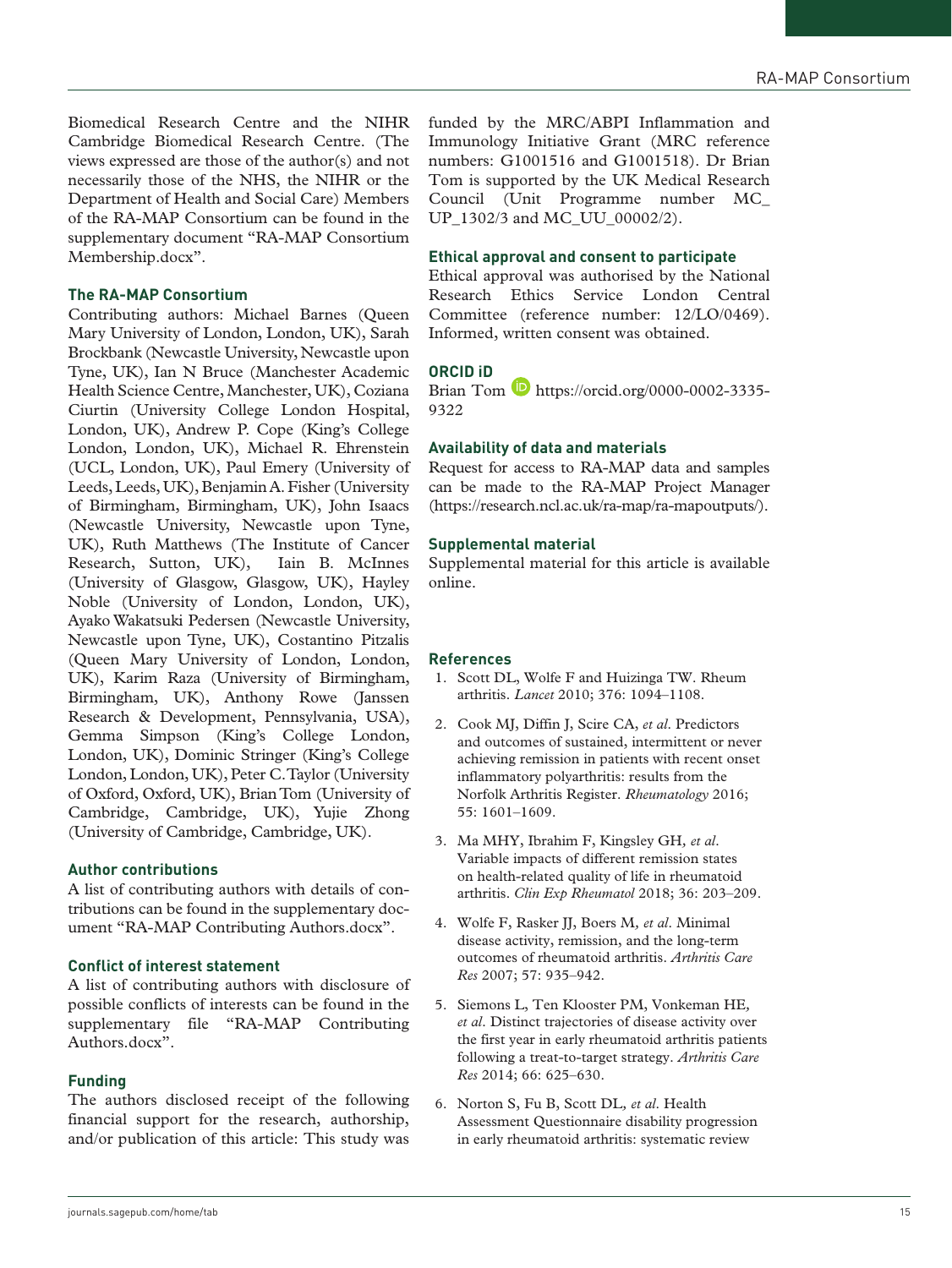and analysis of two inception cohorts. *Semin Arthritis Rheum* 2014; 44: 131–144.

- 7. Bukhari M, Thomson W, Naseem H*, et al*. The performance of anti-cyclic citrullinated peptide antibodies in predicting the severity of radiologic damage in inflammatory polyarthritis: results from the Norfolk Arthritis Register. *Arthritis Rheum* 2007; 56: 2929–2935.
- 8. van Gaalen FA, van Aken J, Huizinga TW*, et al*. Association between HLA class II genes and autoantibodies to cyclic citrullinated peptides (CCPs) influences the severity of rheumatoid arthritis. *Arthritis Rheum* 2004; 50: 2113–2121.
- 9. Cope AP, Barnes MR, Belson A*, et al*. The RA-MAP Consortium: a working model for academia-industry collaboration. *Nat Rev Rheumatol* 2018; 14: 53–60.
- 10. Aletaha D, Neogi T, Silman AJ*, et al*. 2010 rheumatoid arthritis classification criteria: an American College of Rheumatology/European League Against Rheumatism collaborative initiative. *Arthritis Rheum* 2010; 62: 2569–2581.
- 11. Arnett FC, Edworthy SM, Bloch DA*, et al*. The American Rheumatism Association 1987 revised criteria for the classification of rheumatoid arthritis. *Arthritis Rheum* 1988; 31: 315–324.
- 12. NICE. *The management of rheumatoid arthritis in adults* (Clinical guideline 79). London: NICE, 2009, www.nice.org.uk/CG79
- 13. Aletaha D and Smolen J. The Simplified Disease Activity Index (SDAI) and the Clinical Disease Activity Index (CDAI): a review of their usefulness and validity in rheumatoid arthritis. *Clin Exp Rheumatol* 2005; 23(5 Suppl. 39): S100–S108.
- 14. Anderson J, Caplan L, Yazdany J*, et al*. Rheumatoid arthritis disease activity measures: American College of Rheumatology recommendations for use in clinical practice. *Arthritis Care Res* 2012; 64: 640–647.
- 15. Anderson JK, Zimmerman L, Caplan L*, et al*. Measures of rheumatoid arthritis disease activity: Patient (PtGA) and Provider (PrGA) Global Assessment of Disease Activity, Disease Activity Score (DAS) and Disease Activity Score with 28-Joint Counts (DAS28), Simplified Disease Activity Index (SDAI), Clinical Disease Activity Index (CDAI), Patient Activity Score (PAS) and Patient Activity Score-II (PASII), Routine Assessment of Patient Index Data (RAPID), Rheumatoid Arthritis Disease Activity Index (RADAI) and Rheumatoid Arthritis Disease Activity Index-5 (RADAI-5), Chronic Arthritis Systemic Index (CASI), Patient-Based Disease Activity Score With ESR (PDAS1) and

Patient-Based Disease Activity Score without ESR (PDAS2), and Mean Overall Index for Rheumatoid Arthritis (MOI-RA). *Arthritis Care Res* 2011; 63(Suppl. 11): S14–S36.

- 16. Dougados M, Aletaha D and van Riel P. Disease activity measures for rheumatoid arthritis. *Clin Exp Rheumatol* 2007; 25: S22–S29.
- 17. Felson DT, Smolen JS, Wells G*, et al*. American College of Rheumatology/European League Against Rheumatism provisional definition of remission in rheumatoid arthritis for clinical trials. *Arthritis Rheum* 2011; 63: 573–586.
- 18. Larsen A. A radiological method for grading the severity of rheumatoid arthritis. *Scand J Rheumatol* 1975; 4: 225–233.
- 19. Larsen A, Dale K and Eek M. Radiographic evaluation of rheumatoid arthritis and related conditions by standard reference films. *Acta Radiol Diagn* 1977; 18: 481–491.
- 20. Scott DL, Houssien DA and Laasonen L. Proposed modification to Larsen's scoring methods for hand and wrist radiographs. *Br J Rheumatol* 1995; 34: 56.
- 21. Fries JF, Spitz P, Kraines RG*, et al*. Measurement of patient outcome in arthritis. *Arthritis Rheum* 1980; 23: 137–145.
- 22. Hurst NP, Kind P, Ruta D*, et al*. Measuring health-related quality of life in rheumatoid arthritis: validity, responsiveness and reliability of EuroQol (EQ-5D). *Br J Rheumatol* 1997; 36: 551–559.
- 23. Linde L, Sørensen J, Østergaard M*, et al*. Health-related quality of life: validity, reliability, and responsiveness of SF-36, EQ-15D, EQ-5D, RAQoL, and HAQ in patients with rheumatoid arthritis. *J Rheumatol* 2008; 35: 1528–1537.
- 24. Ruta DA, Hurst NP, Kind P*, et al*. Measuring health status in British patients with rheumatoid arthritis: reliability, validity and responsiveness of the short form 36-item health survey (SF-36). *Br J Rheumatol* 1998; 37: 425–436.
- 25. Forslind K, Hafström I, Ahlmen M*, et al*. Sex: a major predictor of remission in early rheumatoid arthritis? *Ann Rheum Dis* 2007; 66: 46–52.
- 26. Katchamart W, Johnson S, Lin HJ*, et al*. Predictors for remission in rheumatoid arthritis patients: a systematic review. *Arthritis Care Res* 2010; 62: 1128–1143.
- 27. Furst DE, Pangan AL, Harrold LR*, et al*. Greater likelihood of remission in rheumatoid arthritis patients treated earlier in the disease course: results from the Consortium of Rheumatology Researchers of North America registry. *Arthritis Care Res* 2011; 63: 856–864.